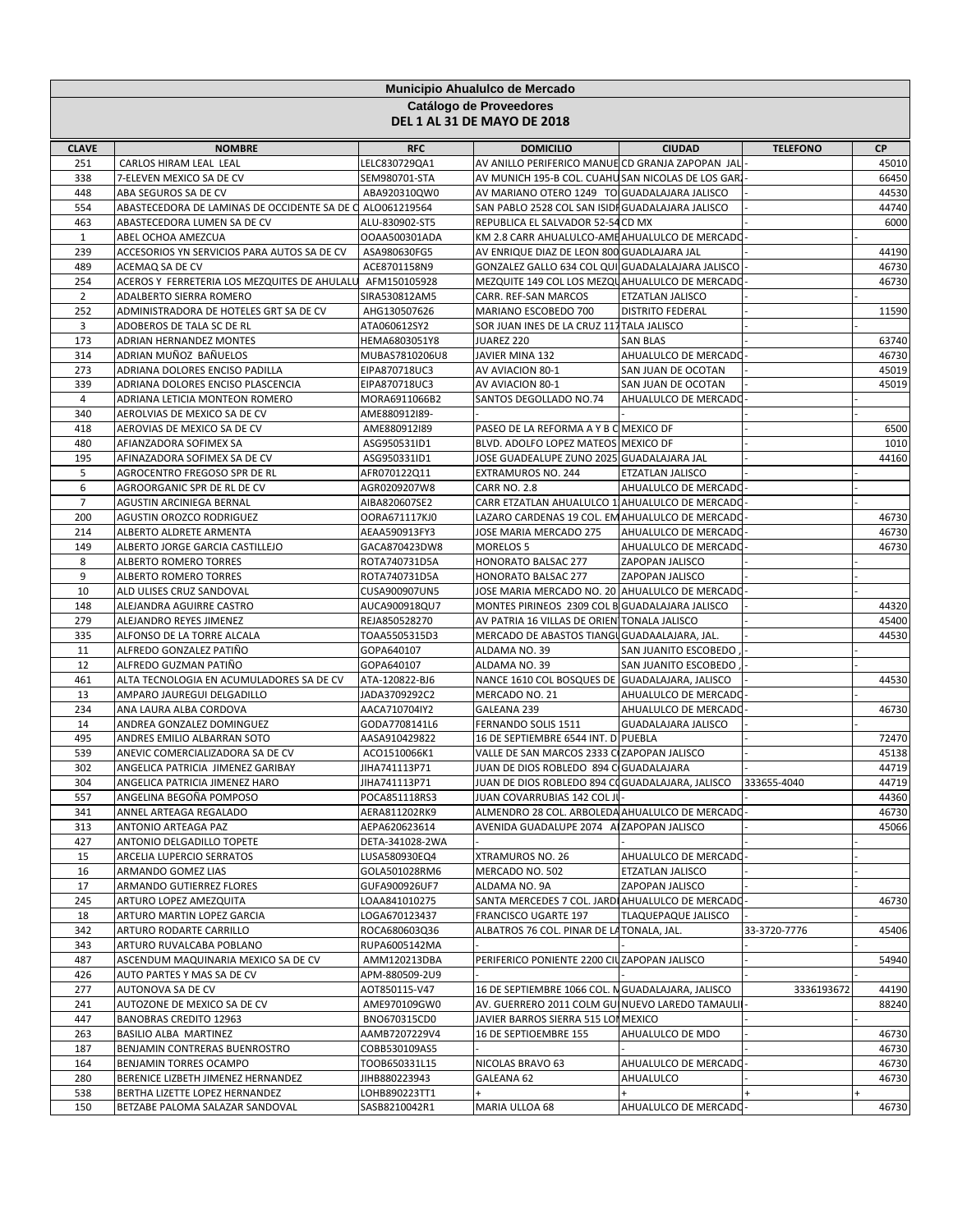|            | <b>Municipio Ahualulco de Mercado</b><br>Catálogo de Proveedores                                                            |                                |                                                                                              |                            |             |                |  |  |
|------------|-----------------------------------------------------------------------------------------------------------------------------|--------------------------------|----------------------------------------------------------------------------------------------|----------------------------|-------------|----------------|--|--|
|            |                                                                                                                             |                                | <b>DEL 1 AL 31 DE MAYO DE 2018</b>                                                           |                            |             |                |  |  |
| 559        | BLANCA CECILIA ALVAREZ RAMOS                                                                                                | AARB640718QN8                  |                                                                                              |                            |             | 44360          |  |  |
| 470        | BOMBAS Y SUMERGIBLES DURAN SA DE CV                                                                                         | BMS931117258                   | BLVD. JUAN TORRES LANDA 201 LOEON GUANAJUATO                                                 |                            |             | 37440          |  |  |
| 344        | BORSAMEX ALIMENTOS SA DE CV                                                                                                 | BAL-090218-9W8                 | AV. VALLARTA 3959 LOCAL B ZOZAPOPAN, JAL<br>SENDA DE LAS CHINAS 78 COL ZAPOPAN JALISCO       |                            |             | 45049<br>45060 |  |  |
| 543<br>319 | BRENDA KARINA SALINAS VELAZQUILLO<br>BRENDA YADIRA RAMOS SALAZAR                                                            | SAVB9402019B7<br>RASB7505124B7 | INTERIOR MERCADO MUNICIP/AHUALULCO DE MERCADO                                                |                            |             | 46730          |  |  |
| 219        | CADENA COMERCIAL OXXO SA DE CV                                                                                              | CCO-8605231N4                  | EDISON 1235 NORTE                                                                            | MONTERREY, NUEVO LEOI      |             | 64480          |  |  |
| 19         | CAFFIL MOTORES RECONSTRUIDOS SA DE CV                                                                                       | CMR0309268M4                   | PROLONGACION ALCALDE NO. ZAPOPAN JALISCO                                                     |                            |             |                |  |  |
| 20         | CAMIONERA DE JALISCO SA DE CV                                                                                               | CJA-061016-ALA                 | PERIFERICO SUR 6360                                                                          | <b>TLAQUEPAQUE JALISCO</b> |             |                |  |  |
| 21         | CAMPOS REYEROS Y CIA SA DE CV                                                                                               | CRE0109299E7                   | AVENIDA ARAUCARIAS NO 62 XALAPA VER                                                          |                            |             |                |  |  |
| 253        | CARGLAS DE MEXICO SA DE CV                                                                                                  | CME080902AU7                   | AV COLON 1664 COL DEL FRESI GUADALAJARA                                                      |                            |             | 44909          |  |  |
| 508<br>326 | CARLOS ABRAHAM MENDOZA OLIVARES<br>CARLOS EMILIO LARA TAPIA                                                                 | MEOC8301283R9<br>LATC710703IK5 | CARRETERA EL REFUGIO SAN M TEUCHITLAN JAL                                                    |                            |             | 46760          |  |  |
| 288        | CARLOS ERNESTO RODRIGUEZ CASILLAS                                                                                           | ROCC780919197                  | MISION DE SAN ANTONIO 6144 ZAPOPAN JALISCO                                                   |                            |             | 45030          |  |  |
| 345        | CARLOS HIRAM LEAL LEAL                                                                                                      | LELC830729QA1                  | AV ANILLO PERIFERICO MANUE CD GRANJA ZAPOPAN JAL                                             |                            |             | 45010          |  |  |
| 460        | CARLOS JOEL MURILLO GOMEZ                                                                                                   | MUGC-700715-EA9                | 1ERA REFORMA 13-D COL. CEN AMECA, JALISCO                                                    |                            |             | 46600          |  |  |
| 22         | CARLOS MEJIA SANCHEZ                                                                                                        | MESC830809SKA                  | ZARAGOZA 319                                                                                 | TONALA, JALISCO            |             |                |  |  |
| 411        | CARLOS OCAMPO PELAYO                                                                                                        | OAPC7410319Z7                  |                                                                                              |                            |             |                |  |  |
| 23         | CARLOS ROBERTO GARCIA GODOY                                                                                                 | GAGC7506041Z4                  | OSCAR WILDE NO. 5703                                                                         | ZAPOPAN JALISCO            |             |                |  |  |
| 24         | CARMEN NUÑO CORONA                                                                                                          | NUCC5111022F1                  | DIAZ MIRON NO. 61                                                                            | AHUALULCO DE MERCADO       |             |                |  |  |
| 320<br>248 | CASA CONSTRUCTORA ELEMENTOS S DE RL DE CV<br>CECASP MEXICO S DE RL DE CV                                                    | CCE141016EX5<br>CME140403-QQ2  | AVENIDA VALLARTA 6503 F19/ZAPOPAN JALISCO<br>HIDALGO 502 COL. LOA ALTOS SAN PEDRO TLAQUEPAQU |                            | 3333365441  | 45010<br>45520 |  |  |
| 250        | CELIA CRISTINA HUERTA RUIZ                                                                                                  | HUCR5707119G0                  |                                                                                              |                            |             | 46730          |  |  |
| 222        | CENTRAL DE DIAGNOSTICO TOLSA SA DE CV                                                                                       | CDT-820712JR7                  | ENRIQUE DIAZ DE LEON 636                                                                     | -GUADALAJARA, JALISCO      | 33 38257500 | 44180          |  |  |
| 346        | CENTURIA COMERCIAL MOTORS SA DE CV                                                                                          | CCM0206117VA                   | FRANCISCO SILVAR ROMERO 4 TLAQUEPAQUE JALISCO                                                |                            |             | 45559          |  |  |
| 498        | CFE SUMINISTRADOR DE SERVICIOS BASICOS                                                                                      | CSS160330CP7                   | AV PASEO DE LA REFORMA 164 CIUDAD DE MEXICO                                                  |                            |             | 6600           |  |  |
| 25         | CINDI AMAIRANI VAZQUEZ MUÑOZ                                                                                                | VAMC910414KR7                  | <b>BUGAMBILIA 476</b>                                                                        | <b>GUADALAJARA JALISCO</b> |             |                |  |  |
| 347        | CLAUDIA ELIZABETH PALAFOX BECERRA                                                                                           | PABC7112191N1                  | SAN IGNACIO 2657 COL ESPERA GUADALAJARA                                                      |                            |             | 44300          |  |  |
| 348        | COFINNAL SA DE CV                                                                                                           | COF140910B3A                   | AV TOPACIO 2331 NO. R BOSQU GUADALAJARA                                                      |                            |             | 44530          |  |  |
| 349<br>218 | COLEGIO DE CONTADORES PUBLICOS DE GUADALAJA CCP760116916<br>COMBUS-EXPRESS SA DE CV                                         | CEX-9809213U5                  | OSCAR WILDE 5561 JARDINES V ZAPOPAN JALISCO<br>LA LUNA 2495                                  | GUADALAJARA, JALISCO       |             | 44520          |  |  |
| 350        | COMBUSTIBLES ADITIVOS Y SERVICIOS MAGICOS S DI CAS000831-GQ5                                                                |                                | MORELOS 785A COL. CENTRO                                                                     | GUADALAJARA, JALISCO       |             | 44100          |  |  |
| 225        | COMBUSTIBLES TRITON SA DE CV                                                                                                | CTR030131-151                  |                                                                                              |                            |             |                |  |  |
| 433        | COMERCIAL CHILAM BALAM SA DE CV                                                                                             | CCI130918M9A                   | ACUEDUCTO 7 LOMAS DE SANTLAQUEPAQUE JALISCO                                                  |                            |             | 45589          |  |  |
| 524        | COMERCIAL LLANTERA TAPATI SA DE CV                                                                                          | +++++++++++++                  |                                                                                              |                            |             |                |  |  |
| 351        | COMERCIALIZADORA ALIMENTICIA ARCOS SA DE CV                                                                                 | CAA040401GQ4-                  | VALLARTA 2982                                                                                |                            |             |                |  |  |
| 352        | COMERCIALIZADORA BALOMA SA DE CV                                                                                            | CBA090928R96                   | PROL GONZALEZ GALLO 2087 V GUADALAJARA JAL                                                   |                            |             | 45601          |  |  |
| 26         | COMERCIALIZADORA DALIRA SA DE CV                                                                                            | CDA1408215X2                   | A LAS LLANURAS 337                                                                           | ZAPOPAN JALISCO            |             |                |  |  |
| 536<br>27  | COMERCIALIZADORA DE MARISCOS MK SANTA LUCIA+++++++++++++++++++<br>COMERCIALIZADORA EL BRONCO DE PLATA SA DE CV CBP130130FKA |                                | RAFAEL RUIZ RIVERA NO. 3362 GUADALAJARA JALISCO                                              |                            |             |                |  |  |
| 28         | COMERCIALIZADORA INDUSTRIAL DE ZAPOPAN SA DI CIZ060810FL4                                                                   |                                | PRIVADA ABEL SALGADO VELAZ ZAPOPAN JALISCO                                                   |                            |             |                |  |  |
| 221        | COMERCIALIZADORA JINKJET LASSER SA DE CV                                                                                    | CJL101112-3Z6                  |                                                                                              |                            |             |                |  |  |
| 29         | COMERCIALIZADORA RESTER SA DE CV                                                                                            | CRE140822FZ1                   | A LAS LLANURAS 337                                                                           | ZAPOPAN JALISCO            |             |                |  |  |
| 417        | COMIDAS Y CARNES SELECTAS MINERVA SA DE CV                                                                                  | CCS760124JC5                   | VALLARTA 2802 SAN LUCAS                                                                      | GUADALAJARA JAL.           |             | 44690          |  |  |
| 147        | COMISION FEDERAL DE ELECTRICIDAD                                                                                            | CFE370814-QI0                  | AV.PASEO DE LA REFORMA 164 CD.MEXICO                                                         |                            |             | 6600           |  |  |
| 30         | COMPONENTES Y SERVICIOS FLETXA SA DE CV                                                                                     | CSF140506P5A                   | SAN LUIS GONZAGA 5248-15                                                                     | <b>ZAPOPAN JALISCO</b>     |             |                |  |  |
| 413        | COMPU-ELECTRONICAMOTRIZ S. DE R.L. DE C.V.                                                                                  | COM130319UD0                   | 20 DE NOVIEMBRE 172 COL AN GUADALAJARA JALISCO                                               |                            |             | 44450          |  |  |
| 31<br>268  | CONCEPCION VEGA OROZCO<br>CONCESIONARIA AUTOPISTA GUADALAJARA TEPIC SA CAG110830A23                                         | VEOC6112077Y9                  | DEGOLLADO NO. 62-A<br>LAGO ZURICH 245 AMLPLIACIOI MESICO DISTRITO FEDERA                     | AHUALULCO DE MERCADO       |             | 11529          |  |  |
| 485        | CONCRESA DEL SUR SA DE CV                                                                                                   | CSU141027A99                   | PAVO 209 INT. 10 COL CENTRO GUADALAJARA JALISCO                                              |                            |             | 44100          |  |  |
| 186        | CONFEDERACION NACIONAL DE ORGANIZACIONES G CNO360914UTA                                                                     |                                |                                                                                              |                            |             | 46730          |  |  |
| 223        | CONSECIONARIA DE CARRETERAS AUTOPISTAS Y LIBI CCA030306-LA6                                                                 |                                | LAGO ZURICH 245                                                                              | <b>MEXICO DF</b>           |             | 11529          |  |  |
| 32         | CONSTRUCCIONES BARAM SA DE CV                                                                                               | CBA9906233J7                   | 16 DE SEPTIEMBRE NO. 119                                                                     | AHUALULCO DE MERCADO-      |             |                |  |  |
| 33         | CONSTRUCTORA TAE SA DE CV                                                                                                   | CTA100430RCA                   | SEBASTIAN ALLENDE NO. 109                                                                    | <b>TONALA JALISCO</b>      |             |                |  |  |
| 34         | CONSTRUCTORA TAE SA DE CV                                                                                                   | CTA100430RCA                   | SEBASTIAN ALLENDE NO. 109                                                                    | <b>TONALA JALISCO</b>      |             |                |  |  |
| 462        | CONTINENTAL PAPER DE MEXICO SA DE CV                                                                                        | CPM-050502-1H8                 | AV COLON 1399 COL. MODERNI GUADALAJARA, JALISCO                                              | GUADALAJARA JALISCO        |             |                |  |  |
| 35<br>353  | COPIADORAS JAPONESAS SA DE CV<br>COPPEL SA DE CV                                                                            | CJA850313GH3<br>COP920428Q20   | AV. MEXICO 2627<br>REPUBLICA 2855 RECURSOS HI CUIACAN SINALOA                                |                            |             | 80105          |  |  |
| 274        | CORPORATIVO COMGESER SA DE CV                                                                                               | CCO121217AP0                   | CERRO AZUL 763-12                                                                            | TLAQUEPAQUE                |             | 45580          |  |  |
| 354        | CORPORATIVO ELECTRICO TAPATIO SA DE CV                                                                                      | ECT8910235L1                   | PLEICANO 1015 COLONIA MORI GUADALAJARA JALISO                                                |                            |             | 44910          |  |  |
| 355        | CORPORATIVO ELECTRONICO PARNASA SA DE CV                                                                                    | CEP0612042L7-                  |                                                                                              |                            |             |                |  |  |
| 356        | CORPORATIVO EN BLINDAJE OCCIDENTAL SA DE CV                                                                                 | CB00209054B2                   | GLADIOLA NO. 27 COL TULIPAN TLAJOMULCO DE ZUÑIGA                                             |                            |             | 45640          |  |  |
| 330        | CORPORATIVO SERGA SA DE CV                                                                                                  | CSE121212L65                   | TABACHIN 34 COL LA HIGUERA TALA                                                              |                            |             | 45300          |  |  |
| 545        | COSTCO DE MEXICO, S.A DE C.V.                                                                                               | CME910715UB9                   |                                                                                              | ZAPOPAN, JALISCO           |             |                |  |  |
| 36<br>357  | CR FORMAS SA DE CV<br>CRISTALERIA LA UNICA SA DE CV                                                                         | CFO101206HJ7<br>CUN040524HK0   | CALLE VOLCAN PARICUTIN NO. ZAPOPAN JALISCO<br>AV MARIANO OTERO 3507 LA ZAPOPAN JALISCO       |                            |             | 45070          |  |  |
| 37         | CUAHUTEMOC HERNANDEZ PATIÑO                                                                                                 | HEPC570619N46                  | HEROICO BATALLON DE SAN BL SAN BLAS NAYARIT                                                  |                            |             |                |  |  |
| 217        | CUCHILLAS Y REFACCIONES SA DE CV                                                                                            | CRE710114JV6                   | EULOGIO PARRA 2514                                                                           | GUADALAJARA JALISCO        |             | 44657          |  |  |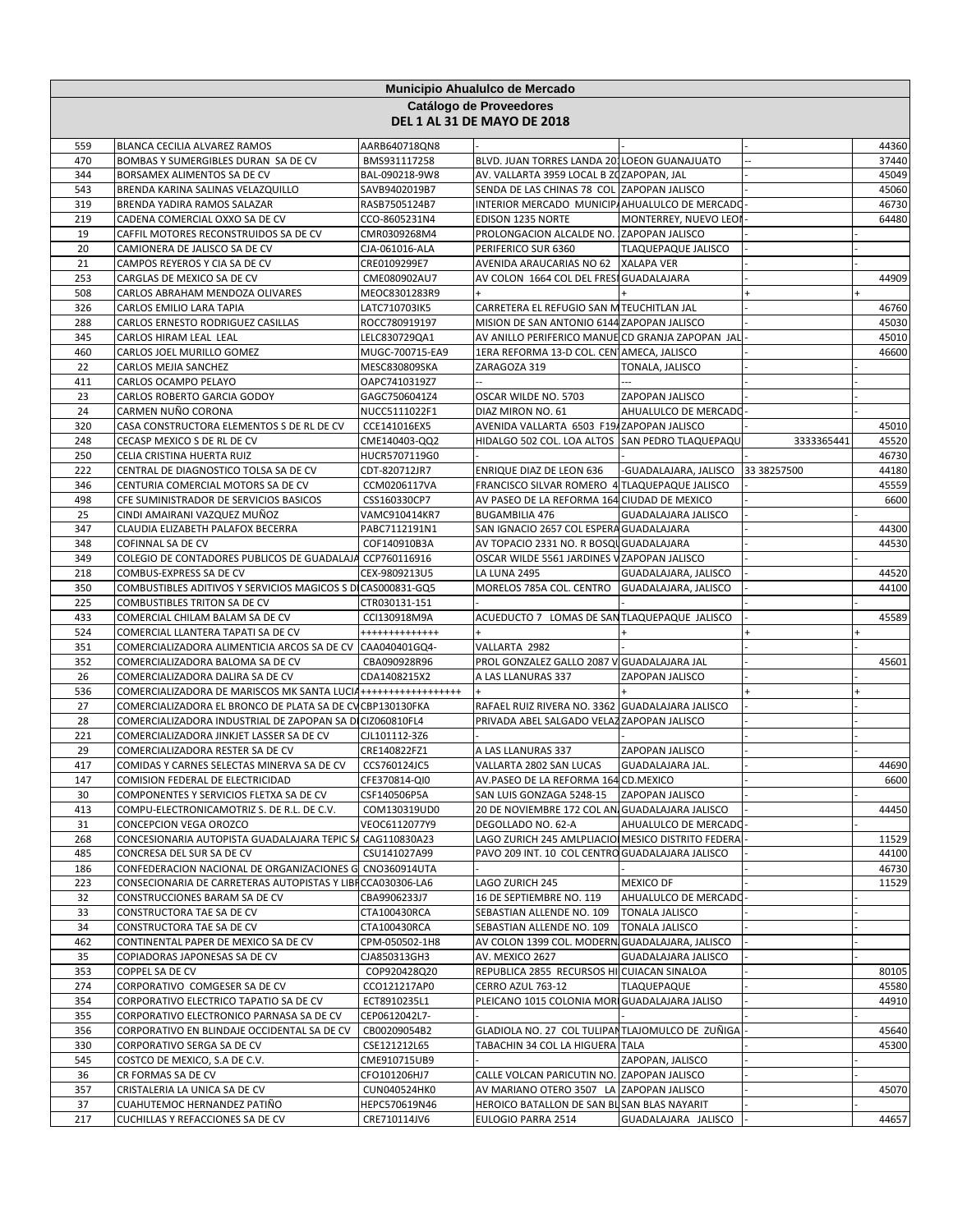|            | Municipio Ahualulco de Mercado<br>Catálogo de Proveedores<br><b>DEL 1 AL 31 DE MAYO DE 2018</b> |                                 |                                                                                               |                         |             |                |  |
|------------|-------------------------------------------------------------------------------------------------|---------------------------------|-----------------------------------------------------------------------------------------------|-------------------------|-------------|----------------|--|
|            |                                                                                                 |                                 |                                                                                               |                         |             |                |  |
| 38         | DALTON AUTOMOTRIZ S DE RL DE CV                                                                 | DAU0109242TA                    | LOPEZ MATEOS SUR 3780                                                                         | ZAPOPAN JALISCO         |             |                |  |
| 205        | DAYNEMA BLINDAJES SA DE CV                                                                      | DBL0711089A6                    | AV PERIFERICO PONIENTE 1500 ZAPOPAN JALISCO                                                   |                         |             | 45019          |  |
| 358        | DEMIS ITZULT RIVERA MORA                                                                        | RIMD7507033T7                   | ANGULO 12 Z COL CENTRO BAI GUADALAJARA                                                        |                         |             | 44280          |  |
| 39<br>359  | DENISSE GUADALUPE DOMINGUEZ DURAN<br>DESARROLLO DAP SA DE CV                                    | DODD900129LH7<br>DDC050127VD5   | PROLONGACION 8 DE JULIO NO AHUALULCO DE MERCADO<br>MEDELLIN 117 COL SANTA ELEI AGUASCALIENTES |                         |             | 20230          |  |
| 492        | DICHTOMATIK DE MEXICO SA DE CV                                                                  | ISM-891030-RL1                  | AV. WASHINGTON 379-A COL. FGUADALAJARA, JALISCO                                               |                         | 3336196528  | 44440          |  |
| 360        | <b>DIGAMON SA DE CV</b>                                                                         | DIG140820618                    | SOL 2934 JARDINES DEL BOSQU GUADALAJARA JALISCO                                               |                         |             | 44520          |  |
| 40         | DIONICIO AGRAZ CAMACHO                                                                          | AACD380804ID1                   | DOM CONOCIDO                                                                                  | AHUALULCO DE MERCADO    |             |                |  |
| 262        | DIONICIO AGRAZ CAMCHO                                                                           | AACD380804ID1                   |                                                                                               |                         |             | 46730          |  |
| 41         | DISTRIBUIDORA DE LLANTAS GONZALEZ SA DE CV                                                      | DLG950222ANA                    | WASHINGTON N. 1170                                                                            | GUADALAJARA JALISCO     |             |                |  |
| 301        | DISTRIBUIDORA ELECTRICA ASCENCIO SA DE CV                                                       | DEA840202MN6                    | AV ALEMANIA 1255. 1257 COL GUADALAJARA                                                        |                         |             | 44190          |  |
| 42         | DISTRIBUIDORA INGENIERIA Y SERVICIOS ELECTRICOS DIS-070302-6T2                                  |                                 | GALEANA NO. 16                                                                                | AHUALULCO DE MERCADO    |             |                |  |
| 478        | DX GEN SA DE CV                                                                                 | DGE110408TN4                    | GUANAJUATO 92 403, 304 Y 60 MEXICO DF                                                         |                         |             | 6700           |  |
| 151        | EDGAR ROGELIO CRUZ NUÑO                                                                         | CUNE751108C30                   |                                                                                               |                         |             |                |  |
| 227        | EDUARDO GARIBAY HERNANDEZ                                                                       | GAHE770330AQ0                   | SINALOA 47                                                                                    | SAN BLAS NAYARIT        |             |                |  |
| 43<br>549  | EDUARDO NUÑO SUAREZ<br>EDUARDO RAMIREZ TAPIA                                                    | NUSE8809147K6                   | PINO SUAREZ NO. 79B                                                                           | TONALA JALISCO          |             |                |  |
| 210        | EDUARDO RAMOS ROMERO                                                                            | ذذذذذذذذذذذذذذ<br>RARE671119PH2 | EXTRAMUROS 63                                                                                 | ETZATLAN JALISCO        |             | 46500          |  |
| 466        | EL CARRO SA DE CV                                                                               | CAR981215V84                    | AV REVOLUCION 50 ANALCO                                                                       | GUADALAJARA JALISCO     |             | 44450          |  |
| 414        | ELECTRICA 2004 SA DE CV                                                                         | EDM0406251F1                    | INDEPENDENCIA 47 INTERIOR (AMECA JALISCO                                                      |                         |             | 46600          |  |
| 143        | ELECTROEQUIPO INTERNACIONAL SA DE CV                                                            | EIN820517780                    | AV PATRIA 2220 LAGOS DEL CO ZAPOPAN JALISCO                                                   |                         |             |                |  |
| 44         | ELECTROILUMINACION Y PROYECTOS DE OCCIDENTE                                                     | EPO020828E5A                    | AV. FRANCIA 1751-B                                                                            | GUADALAJARA JALISCO     |             |                |  |
| 490        | ELENA GUADALUPE CAMPOS PATIÑO                                                                   | CAPE6407137F4                   | GONZALEZ ORTEGA 151 A COL GUADALAJARA                                                         |                         |             | 44100          |  |
| 309        | ELENO VEGA GUERRERO                                                                             | VEGE410324KY4                   | HERRERA Y CAIRO 65 CENTRO TALA JALISCO                                                        |                         |             |                |  |
| 45         | ELIZABETH ALEIDA PADILLA RIOS                                                                   | PARE771210F65                   | VOLCAN MISTI NO. 350                                                                          | GUADALAJARA JALISCO     |             |                |  |
| 361        | ELVIRA MIRANDA MARTIN                                                                           | MIME630602P48                   | LOPEZ COTILLA 328 L 53 P.B.                                                                   | GUADALAJARA, JALISCO    |             | 44100          |  |
| 362        | EMBORIA SA DE CV                                                                                | EMB1505299J8-                   |                                                                                               |                         |             |                |  |
| 432        | EMBORIA SA DE CV                                                                                | EMB1505299J8                    | AV TECNOLOGICO 100 INT 142 QUERETARO                                                          |                         |             | 76000          |  |
| 46         | ENGINEERING DIESEL GROUP SA DE CV                                                               | EDG111017NS8                    | SANTA ANA TEPETITLAN NO. 15 ZAPOPAN JALISCO                                                   |                         |             |                |  |
| 363<br>47  | ENRIQUE AGRAZ MARHABER                                                                          | AAME59082455A                   | CARR. GDL, NOGALES KM 23.5 IZAPOPAN, JALISCO                                                  |                         |             | 45221          |  |
| 515        | ENRIQUE CESAR OCARANZA QUINTERO<br>EQUIPO AGROFORESTAL SA DE CV                                 | OAQE781021JE7<br>+EAG091014381  | OCTAVIO PAZ NO. 6                                                                             | AHUALULCO DE MERCADO    |             |                |  |
| 500        | ERIBERTO AMAYA MERCADO                                                                          | AAME740316HD7                   | EXTRAMUROS 118 CO. CENTRO AHUALULCO DE MERCADO                                                |                         |             | 46730          |  |
| 206        | ERICA LIZBETH VARGAS RIVERA                                                                     | VARE930805RV4                   | AMADO NERVO 2 COL. CENTRAHUALULCO DE MERCADO                                                  |                         |             | 45730          |  |
| 364        | ERICA LIZETH VARGAS RIVERA                                                                      | VARE930805RV4                   | AMADO NERVO 2 COL. CENTRAHUALULCO DE MERCADO                                                  |                         |             | 45730          |  |
| 305        | ERIKA GUZMAN BARRERA                                                                            | GUBE760206Q41                   | JOSEFA ORTIZ DE DOMINGUEZ GUADALAJARA, JALISCO                                                |                         |             | 44757          |  |
| 510        | ERIKA MEDINA RODRIGUEZ                                                                          | MERE751206CG6                   |                                                                                               |                         |             | 46730          |  |
| 48         | ERNESTO CARREON ALVAREZ                                                                         | CAAE650722C34                   | AV. DE LOS MAESTROS 2104                                                                      | GUADALAJARA JALISCO     |             |                |  |
| 333        | ESPECIALISTAS EN ALTA COCINA SA DE CV                                                           | EAC850423-6U5                   | HAVRE 30 COL. JUAREZ                                                                          | CD. DE MEXICO           |             | 6600           |  |
| 365        | ESTACIONES DE SERVICIO SBA SA DE CV                                                             | ESS-050804-N26                  | AV. 18 DE MARZO 723 COL. LA IGUADALAJARA, JALISCO                                             |                         | 33 36709874 | 44470          |  |
| 471        | ESTEBAN MOLINA VAZQUEZ                                                                          | MOVE780703V5A                   | DIEZ DE MAYO 16 COLONIA PRI GUADALAJARA JALISCO                                               |                         |             | 44970          |  |
| 366<br>530 | EUGENIO PARTIDA GOMEZ<br>EUSEBIO ARTURO MATA CEBALLOS                                           | PAGE64051536A<br>MACE8611045B5  | REFORMA 39 CENTRO                                                                             | AHUALULCO DE MERCADO    |             | 46730<br>46600 |  |
| 220        | <b>EVA ESPINO AVALOS</b>                                                                        | EIAE541023KP3                   |                                                                                               |                         |             |                |  |
| 50         | EVA MA. DEL ROCIO RODRIGUEZ MEDINA                                                              | ROME640701JX6                   | JOSE MARIA MERCADO NO. 275 AHUALULCO DE MERCADO                                               |                         |             |                |  |
| 51         | EVERARDP PINEDA PARRA                                                                           | PIPE741224PV3                   | JUAREZ 252                                                                                    | <b>ETZATLAN JALISCO</b> |             |                |  |
| 529        | <b>FARMACIA BENAVIDES SAB</b>                                                                   | FBE9110215Z3                    | AV FUNDADORES 935                                                                             | NUYEVO LEON MEXICO      |             | 64750          |  |
| 196        | FARMACIAS GUADALAJARA SA DE CV                                                                  | FGU830930PD3                    | ENRIQUE DIAZ DE LEON 261                                                                      | <b>GUADALAJARA</b>      |             | 45040          |  |
| 367        | FASTER MAYOREO SA DE CV                                                                         | FMA-020827-4T0                  | ALVARO OBREGON 266 INT 38 GUADALAJARA, JAL                                                    |                         |             | 44360          |  |
| 52         | FELICIANO BARBOSA PEREZ                                                                         | BAPF7107154U2                   | JOSE MARIA MERCADO NO. 270 AHUALULCO DE MERCADO                                               |                         |             |                |  |
| 53         | FELICIANO BARBOZA PEREZ                                                                         | BAPF7107154U2                   | JOSE MARIA MERCADO NO. 270 AHUALULCO DE MERCADO                                               |                         |             |                |  |
| 267        | FERMIN ZUÑIGA DIAZ                                                                              | ZUDF530707DY5                   | JUAREZ 300 CENTRO                                                                             | ETZATLAN                |             | 46500          |  |
| 54         | FERNANDO ARCINIEGA ROMERO                                                                       | AIRF461126LA5                   | EXTRAMUROS NO. 11                                                                             | AHUALULCO DE MERCADO    |             |                |  |
| 55         | FERNANDO DIAZ CORTEZ                                                                            | DCIF681008I10                   | AMADO NERVO NO 14                                                                             | AHUALULCO DE MERCADO    |             |                |  |
| 56<br>550  | FLAVIO ARTURO RIVERA BENITES<br>FONDO DE CULTURA ECONOMICA                                      | RIBF750619HD3<br>FCE940726U22   | MORELOS 109<br>CARRET. PICACHO AJUSCO 227 MEXICO DF                                           | AHUALULCO DE MERCADO    |             | 14738          |  |
| 236        | FRANCISCA LEMUS ESCATEL                                                                         | LEEF4001104P2                   | MORELOS 19                                                                                    | AHUALULCO DE MERCADO-   |             | 46730          |  |
| 57         | FRANCISCO JAVIER GONZALEZ JIMENEZ                                                               | GOJF5709244J2                   | MORELOS 176                                                                                   | AHUALULCO DE MERCADO    |             |                |  |
| 58         | FRANCISCO JAVIER GONZALEZ JIMENEZ                                                               | GOJF5709244J2                   | MORELOS 176                                                                                   | AHUALULCO DE MERCADO    |             |                |  |
| 272        | FRANCISCO JAVIER TORRES OCAMPO                                                                  | TOOF720616715                   | CORREDOR COMERCIAL MUNIC AHUALULCO DE MERCADO                                                 |                         |             | 46730          |  |
| 300        | FRANCISCO ORTIZ PEREZ                                                                           | OIPF580121P20                   | INTERIOR MERCADO MUNCICIPAHUALULCO DE MERCADO                                                 |                         |             | 46730          |  |
| 157        | FRANCISCO ORTIZ PEREZ                                                                           | OIPF580121P20                   |                                                                                               | AHUALULCO DE MERCADO    |             | 46730          |  |
| 509        | FRANCISCO PEREZ MARTINEZ                                                                        | PEMF810401V5A                   |                                                                                               |                         |             |                |  |
| 182        | FRANCISCO REYES TELLEZ                                                                          | RETF4812222P3                   | 16 DE SEPTIEMBRE 65 INT. 1                                                                    | AHUALULCO DE MERCADO-   |             | 46730          |  |
| 185        | FRANQUICIAS DE OCCIDENTE SA DE CV                                                               | FOC921117140                    | AV. VALLARTA 5380                                                                             | ZAPOPAN JALISCO         |             | 45250          |  |
| 337        | FUNDIDOS DESING SA DE CV                                                                        | FDE140717KCO                    | CARRETERA A TONALA 1749                                                                       | <b>TONALA</b>           |             | 45402          |  |
| 169        | <b>GABRIEL HUITRON MOYO</b>                                                                     | HUMG781105AQ4                   | AKOLIMAN 859                                                                                  |                         |             | 28979          |  |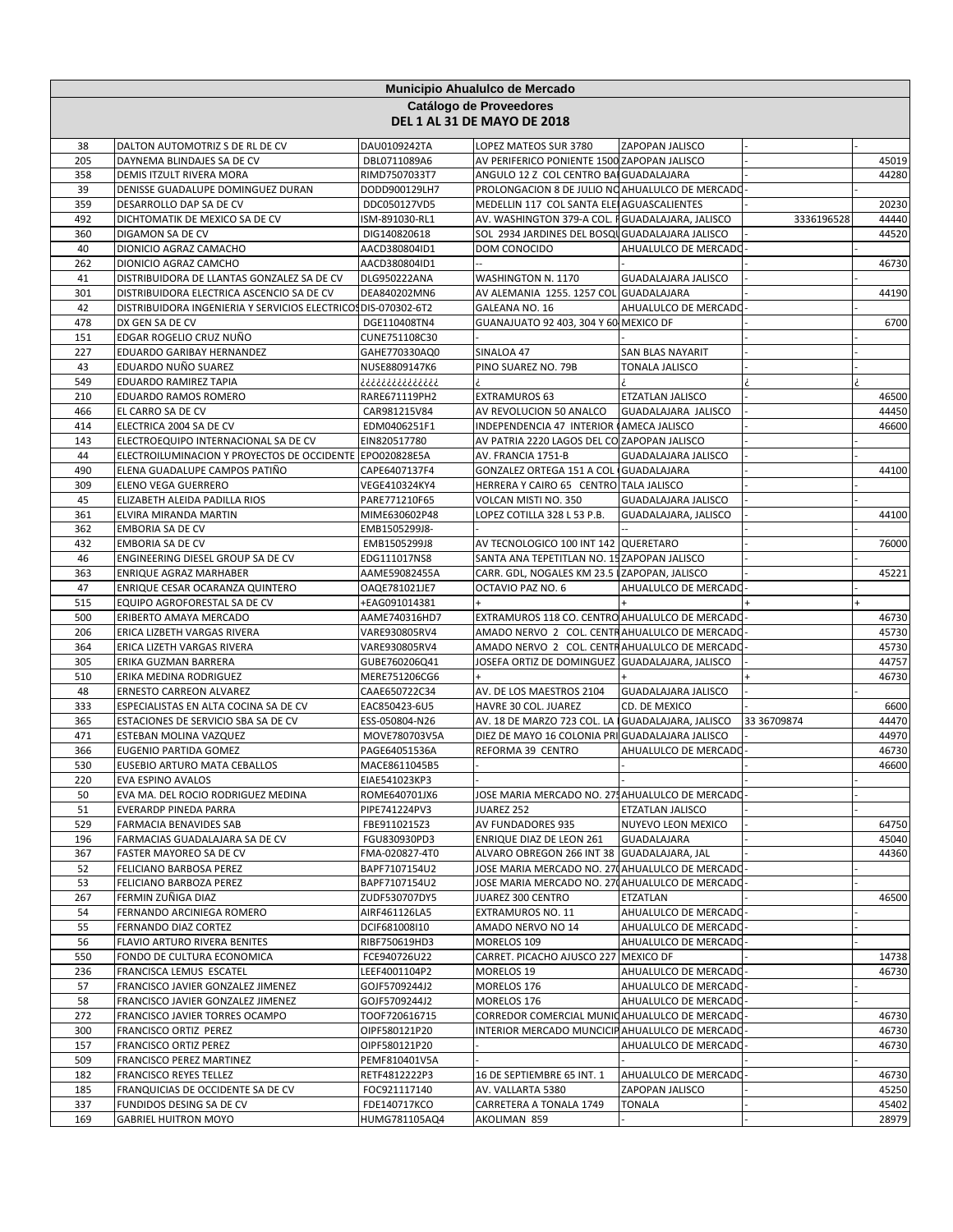|            | Municipio Ahualulco de Mercado                                            |                                 |                                                                                             |                            |              |                |  |
|------------|---------------------------------------------------------------------------|---------------------------------|---------------------------------------------------------------------------------------------|----------------------------|--------------|----------------|--|
|            |                                                                           |                                 | Catálogo de Proveedores                                                                     |                            |              |                |  |
|            |                                                                           |                                 | <b>DEL 1 AL 31 DE MAYO DE 2018</b>                                                          |                            |              |                |  |
| 83         | <b>GABRIEL LEPE GUERRERO</b>                                              | LEGG7107291Z1                   | MANUEL ACUÑA NO. 40                                                                         | AHUALULCO DE MERCADO       |              |                |  |
| 451        | <b>GABRIEL OMAR RUIZ VEGA</b>                                             | RUVG940325TS5                   | LIMON 26                                                                                    | <b>TALA JALISCO</b>        |              | 45300          |  |
| 303        | <b>GABRIELA TELLEZ ORTEGA</b>                                             | TEOG780109IQ6                   | AV CHAPULTEPEC 601 LOCALES GUADALAJARA                                                      |                            |              | 44190          |  |
| 59         | GANADERIA EDUARDO GARIBAY SPR DE RL                                       | GEG971010539                    | EXTRAMUROS NO. 389                                                                          | ETZATLAN JALISCO           |              |                |  |
| 162        | GAS LICUADO SA DE CV                                                      | GLI800213-MA5                   | <b>CALLE 1 NO. 722</b>                                                                      | GUDALAJARA, JALISCO        | 31451616     | 44940          |  |
| 421        | GASOLINERA BELIARJO SA DE CV                                              | GBE-070716-332                  | PERIFERICO OTE 2330                                                                         | TONALA, JAL                |              | 45405          |  |
| 497        | GASOLINERA CUDEA SA DE CV                                                 | GCU-960226-TS3                  |                                                                                             |                            |              | 44940          |  |
| 368<br>519 | GASOLINERA EL RASTRO SA DE CV<br>GASOLINERA HUAXTLA, SA DE CV             | GRA050121-TU5<br>*GHU021204NK1  | CALZADA GOBERNADOR CURIE GUADALAJARA, JAL.                                                  |                            |              |                |  |
| 369        | GASOLINERA LOS ROBLES SA DE CV                                            | GRO-140530-F53                  | AV JUAN GIL PRECIADO 7611 COZAPOPAN, JALISCO                                                |                            |              | 45203          |  |
| 60         | <b>GERARDO PEREZ MARTIN</b>                                               | PEMG780626A47                   | <b>NEGRETE 58</b>                                                                           | SAN JUANITO ESCOBEDO       |              |                |  |
| 548        | GERMANA FRANCO GONZALEZ                                                   | ******************              |                                                                                             |                            |              |                |  |
| 61         | GESEDE GESTION Y SERVICIOS DEPORTIVOS SC DE RL                            | GGS100330CU8                    | STA MERCEDES NO. 5                                                                          | AHUALULCO DE MERCADO       |              |                |  |
| 177        | GILBERTO RUIZ HERNANDEZ                                                   | RUHG770131000                   | AV DEL PUERTO S/N                                                                           | SAN BLAS, NAYARIT          |              | 63740          |  |
| 104        | GILDARDO OROZCO ARCIGA                                                    | OOAG830621AL5                   | INDEPENDENCIA 153                                                                           | TONALA JALISCO             |              |                |  |
| 547        | GOPRA, S.A. DE C.V.                                                       | GOP090309830                    | CARRETERA SAN ISIDRO MAZATTLAJOMULCO DE ZUÑIGA                                              |                            | 3337965201   | 45640          |  |
| 62         | GRACIELA OLIVA VIAZCAN REBOLLO                                            | VIRG520726PL7                   | GALILEO GALILEI 4128-A                                                                      | ZAPOPAN JALISCO            |              |                |  |
| 552        | GRUPO CARLOMENA S.C.                                                      | *****************               |                                                                                             |                            |              |                |  |
| 296        | GRUPO CIOSA S.A.P.I. DE CV                                                | GCI880513UL6                    | PASEO DEL VALLE 5131                                                                        | ZAPOPAN JALISCO            |              | 45010          |  |
| 370        | GRUPO EMPRESARIAL S.J. S.A. DE C.V.                                       | GES021031BL9                    | MEZQUITAN 2563 MEZQUINTA GUADALARA JALISCO                                                  |                            |              | 44260          |  |
| 191<br>242 | GRUPO EMPRESARIAL TICAF SA DE CV                                          | GET1402077G4                    | NICOLAS COPERNICO 3850                                                                      | ZAPOPAN JALISCO            |              | 45070<br>44940 |  |
| 371        | GRUPO FERRETERIA CALZADA SA DE CV<br>GRUPO GASTRONOMICO LA POSTA SA DE CV | GFC080612KG3<br>GGP-120117-1E6  | AV LAZARO CARDENAS 799 ZON GUADALAJARA<br>JOSE CURVO NO. 13 COL. CENTITEQUILA, JAL.         |                            |              | 45000          |  |
| 334        | GRUPO HOTELERO EMPRESARIAL SA DE CV                                       | GHE011026-2XA                   | AV. PASEO DE LA REFORMA 24 MEXICO D.F.                                                      |                            |              | 6040           |  |
| 327        | <b>GRUPO KARALE SA DE CV</b>                                              | GKA300808NP3                    | RIO COLCHOS 1784 ROSARIO IN GUADALAJARA                                                     |                            |              | 44890          |  |
| 449        | GRUPO MOTORMEXA GUADALAJARA SA DE CV                                      | GMG090821RT0                    | AV VALLARTA 5051 COL. CAMI ZAPOPAN JALISCO                                                  |                            |              | 45040          |  |
| 198        | GRUPO OCTANO SA DE CV                                                     | GOC9303301F4                    | LABERINTO NORTE 300 D                                                                       | MORELIA MICHOACAN          |              |                |  |
| 425        | GRUPO PARISINA SA DE CV                                                   | GPA-930101-QI7                  |                                                                                             |                            |              |                |  |
| 184        | GRUPO PHILADELPHIA SA DE CV                                               | GPH980910-815                   | FRANCISCO DE QUEVEDO 334 OGUADALAJARA, JALISCO                                              |                            |              | 44500          |  |
| 63         | GRUPO RAMARCA S DE RL DE CV                                               | GRA130315FZ2                    | FRANCISCO VAZQUEZ CORONA GUADALAJARA JALISCO                                                |                            |              |                |  |
| 64         | GRUPO RESTAURANTEROEL LAGO SA DE CV                                       | GRL0905081C1                    | LAS FUENTES NO. 5                                                                           | <b>TEUCHITLAN JALISCO</b>  |              |                |  |
| 65         | GRUPO RJX S DE RL DE CV                                                   | GRJ1405089AA                    | CALLE 10 NO. 33                                                                             | ZAPOPAN JALISCO            |              |                |  |
| 66         | GUDIÑO CARRILLO ADRIAN                                                    | GUCA700918TK4                   | CEDROS NO. 19                                                                               | AHUALULCO DE MERCADO       |              |                |  |
| 465        | GUILLERMINA SOLEDAD RUIZ ARMEJO                                           | RUAG420414MC6                   | LOS ANGELES 85 COL SAN CARL GUADALAJARA JALISCO                                             |                            |              | 44460          |  |
| 67         | <b>GUILLERMO CASTILLO ROBLES</b>                                          | CARG640406BIA                   | <b>INTERIOR MERCADO NO. 15</b>                                                              | AHUALULCO DE MERCADO       |              |                |  |
| 68<br>203  | GUILLERMO OROZCO OROZCO<br><b>GUSAVO ALBERTO ROMERO ROMERO</b>            | OOOG721030J38<br>RORA8407122X4  | CARR. EL REFUGIO SAN MARCO ETZATLAN JALISCO<br>OCAMPO 440                                   | ETZATLAN                   |              | 46500          |  |
| 172        | <b>GUSTAVO ACOSTA BAYARDO</b>                                             | AOBG7603268P7                   | JUAREZ 21                                                                                   | AHULALULCO DE MERCAD       |              | 46730          |  |
| 69         | GUSTAVO SALVADOR GONZALEZ JIMENEZ                                         | GOJG600711237                   | ALVARO OBREGO NO. 69                                                                        | AHUALULCO DE MERCADO       |              |                |  |
| 297        | HACIENDA EL CARMEN & SPA SA DE CV                                         | HCH0409029R2                    | RAMON DIAZ ORDAZ 2 EL CAHAHUALULCO DE MERCADO                                               |                            |              | 46750          |  |
| 372        | HACIENDA EL CARMEN HOTEL & SPA SA DE CV                                   | HCH0409029R2                    | RAMON DIAZ ORDAZ 2 EL CAHAHUALULCO DE MERCADO                                               |                            |              | 46750          |  |
| 373        | HAZLO FACIL FERRETERO SA DE CV                                            | HFF1403279Z3                    | ISLA ALCATRAZ 2189 JARDINES GUADALAJARA JALISCO                                             |                            |              | 44240          |  |
| 281        | HECTOR MANUEL PEREZ PARTIDA                                               | PEPH621014PH5                   | VALLARTA 2B COL LA ESPERAN AMECA JALISCO                                                    |                            |              | 46600          |  |
| 70         | HECTOR MANUEL SANCHEZ MARTA                                               | SAMH6212184K2                   | <b>EXTRAMUROS NO. 283</b>                                                                   | AHUALULCO DE MERCADO       |              |                |  |
| 374        | HERIBERTO HERNANDEZ PUGA                                                  | HEPH791129PV7                   | <b>GANTE 43 ANALCO</b>                                                                      | GUADALAJARA                |              | 44450          |  |
| 231        | HIGINIO ROBLES RUIZ                                                       | RORH530528C1A                   | OCAMPO 432                                                                                  | ETZATLAN JALISCO           |              | 46730          |  |
| 266        | HILDA NAVARRO RODRIGUEZ                                                   | NARH540818KW4                   | JOSE SALAZAR UREÑA JARDINE, GUADALAJARA                                                     |                            |              | 46600          |  |
| 71         | HILDA PEREZ DELGADO                                                       | PEDH4808032L7<br>*************  | MERCADO NO. 281                                                                             | AHUALULCO DE MERCADO       |              |                |  |
| 512        | HIRAM DANIEL LOPEZ BRIONES                                                |                                 |                                                                                             |                            |              | 46730          |  |
| 152<br>321 | HIRAM MURILLO IRACHETA<br>HOSPITAL PEDRO LOZA SA DE CV                    | MUIH590321290<br>HPL-710524-AV6 | JAVIER MINA 223<br>ESTEBAN LOERA 138 ZONA OBL GUADALAJARA, JALISCO                          |                            | 33-3617-1290 | 44380          |  |
| 287        | HUMBERTO BENAVIDES DELGADO                                                | BEDH8012142KA                   | HIDALGO PONIENTE 918                                                                        | M. MADALENA JALISCO        |              | 46470          |  |
| 375        | ICR, SA DE CV                                                             | ICR-930531-7G4                  | PASEO DE LOS HEROES 9911B CTIJUANA, BAJA CALIFORNI.                                         |                            |              | 22010          |  |
| 72         | <b>IGNACIO MARTINEZ RAMIREZ</b>                                           | MARI6305113K7                   | PINO SUAREZ 70                                                                              | AHUALULCO DE MERCADO       |              |                |  |
| 260        | <b>IGNACIO MAYORGA MARIN</b>                                              | MAMI630317PP2                   | GARDENIA 32 A                                                                               | ZAPOPAN                    |              | 45236          |  |
| 199        | <b>IGNACIO MAYORGA MARTIN</b>                                             | MAMI630317PP2                   | GARDENIA 32 A COL AGRICOLA ZAPOPAN                                                          |                            |              | 45236          |  |
| 73         | IMPORTADORA URANGA SA DE CV                                               | IUR880411769                    | AV. MEXICO NO. 2643                                                                         | <b>GUADALAJARA JALISCO</b> |              |                |  |
| 514        | IMPRECPY SA DE CV                                                         | +IMP050728210                   | $+$                                                                                         |                            |              | $+$            |  |
| 434        | INMOBILIARIA GRUPO METROPOLITAN SA DE CV                                  | IGM800408MQ1                    | JUAREZ 105 COL CENTRO                                                                       | SAN BLAS NAYARIT           |              | 63740          |  |
| 74         | INSTITUTO DE INFORMACION ESTADISTICA Y GEOGRI IIE131208P37                |                                 | PIRULES NO. 71                                                                              | ZAPOPAN JALISCO            |              |                |  |
| 376        | INSTITUTO DE INFORMACION, ESTADISTICA Y GEOG                              | IIE131208P37                    | AV PIRULES 71 CIUDAD GRANJ ZAPOPAN JALISCO                                                  |                            |              | 45010          |  |
| 469        | <b>INTERPARTES DIESEL</b>                                                 | IDI040130676                    | AV COLON 2634 COL JARDINES GUADALAJARA JALISCO                                              |                            |              | 44950<br>45010 |  |
| 437<br>306 | IPF HUNTER SA DE CV<br>IRMA LETICIA MARTINEZ MALDONADO                    | IPF130805831<br>MAMI570111657   | PASEO DE LOS ADOBES 1081 IN ZAPOPAN JALISCO<br>HERRERA Y CAYRO 4 CENTRO AHUALULCO DE MEXICO |                            |              | 46730          |  |
| 439        | ISRAEL AMEZQUITA PADILLA                                                  | AEPI831211B70                   | JAVIER MINA 16-1 COL CENTRO SAN MARCOS                                                      |                            |              | 46540          |  |
| 284        | <b>ISRAEL ZARCO NAVARRO</b>                                               | ZANI821109PZ1                   | IZTACCIAUALTL 1789                                                                          | GUADALAJARA                |              | 44290          |  |
| 442        | ITALIANA DE SUSPENSIONES SA DE CV                                         | ISU970124-CP1                   | AV. NIÑOS HEROES 421 COL EL TLAQUEPAQUE, JALISCO                                            |                            | 3838-1996    | 45560          |  |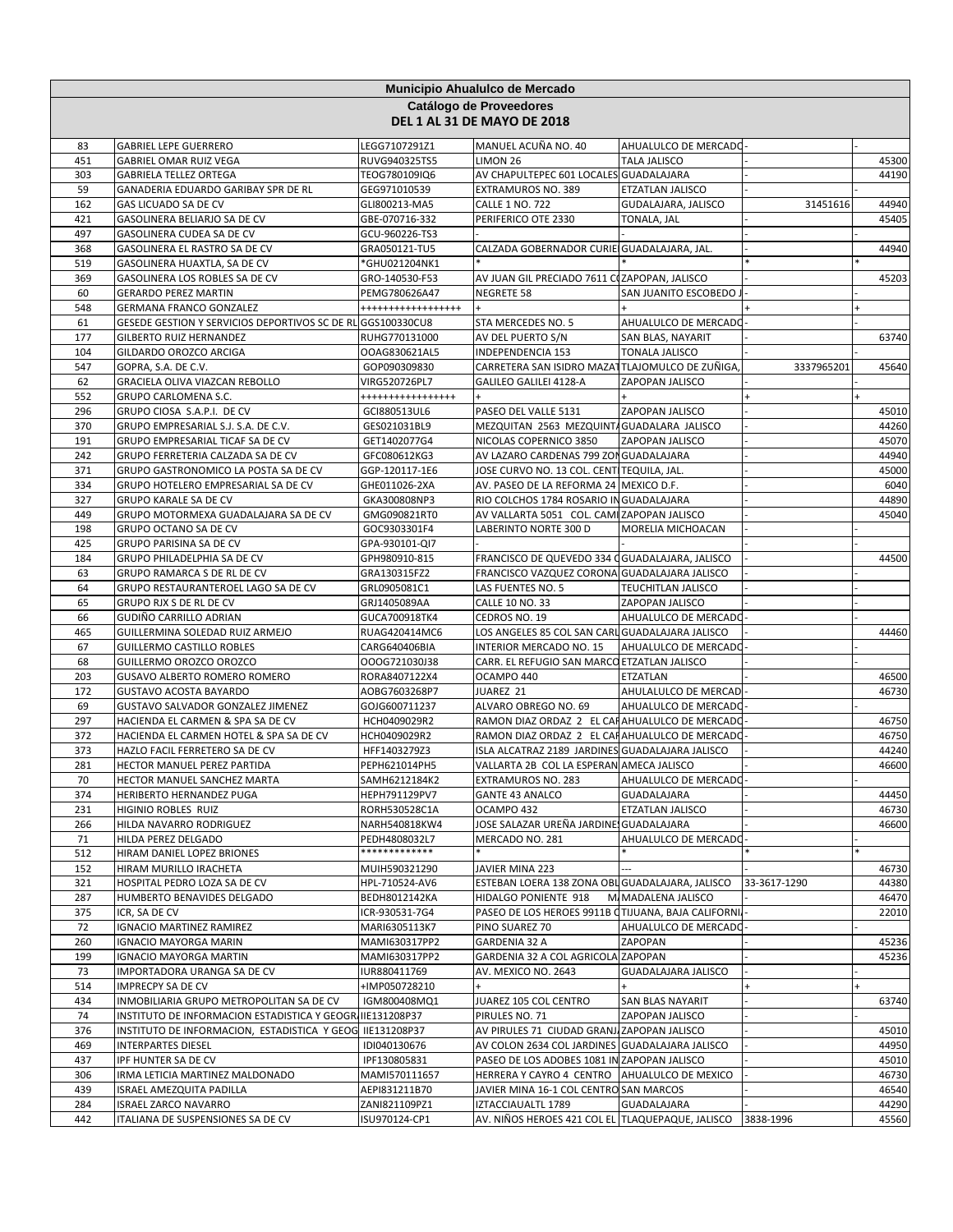|            | Municipio Ahualulco de Mercado<br>Catálogo de Proveedores        |                                  |                                                                                                |                                      |            |                |  |
|------------|------------------------------------------------------------------|----------------------------------|------------------------------------------------------------------------------------------------|--------------------------------------|------------|----------------|--|
|            |                                                                  |                                  | <b>DEL 1 AL 31 DE MAYO DE 2018</b>                                                             |                                      |            |                |  |
| 431        | J GUADALUPE VALDEZ PULIDO                                        | VAPG590112ND8                    | GUAMUCHIL 401 COL BALCON ZAPOPAN                                                               |                                      |            | 45068          |  |
| 454        | J. BARTOLOME JIMENEZ PADILLA                                     | JIPJ5908245U3                    | CARRETERA A NOGALES 143 LA ZAPOPAN JALISCO                                                     |                                      |            | 45221          |  |
| 158        | J. SANTOS VILLAFUENTES DIAZ                                      | VIDS440206UI0                    |                                                                                                |                                      |            |                |  |
| 488        | JAIME JOSE DE LA ASUNCION CARVAJAL VILCHIS                       | CAVJ5106085X1                    | CARR. AMECA GUADALAJARA KAMECA JALISCO                                                         |                                      |            | 46600          |  |
| 291<br>443 | JAIME ROMERO LEON<br>JAIME TRINIDAD MONTAÑO SAINZ                | ROLJ701001U88<br>MOSJ380116-9C4  | AMADO NERVO 14 COL. CENTRI AHUALULCO DE MERCADO<br>ALVARO OBREGON 201 COL. SA GUADALAJARA, JAL |                                      |            | 46730          |  |
| 76         | JAVIER CARDENAS IBARRA                                           | CAIJ6203276KA                    | JOSE MARIA MERCADO NO 292 AHUALULCO DE MERCADO                                                 |                                      |            |                |  |
| 75         | JAVIER CARDENAS IBARRA                                           | CAIJ6203276KA                    | JOSE MARIA MERCADO NO 292 AHUALULCO DE MERCADO                                                 |                                      |            |                |  |
| 180        | JESUS CORONADO BUELNA                                            | COBJ880409447                    | SANTOS DEGOLLADO                                                                               | 159                                  |            | 46730          |  |
| 226        | JESUS DEL SALVADOR LOPEZ LOPEZ                                   | LOLJ760208QD9                    |                                                                                                |                                      |            |                |  |
| 145        | JESUS DOMINGUEZ MORALES                                          | DOMJ460912616                    | PROLONGACION 8 DE JULIO NUAHUALULCO DE MERCADO                                                 |                                      |            | 46730          |  |
| 289        | JESUS FERNANDO SUAREZ ROMERO                                     | SURJ5509244Y2                    | ALLENDE 466 COL. CENTRP                                                                        | ETZATLAN, JALISCO                    |            | 46500          |  |
| 264        | JHAI REFACCIONES SA DE CV                                        | JRD1107079K8                     | CARRETERA NOGALE S9173 CO ZAPOPAN JALISCO                                                      |                                      |            | 45222          |  |
| 436        | JORGE ALBERTO GARCIA CASTILLEJO                                  | GACA870423DW8                    |                                                                                                |                                      |            |                |  |
| 283        | JORGE AMADO SANCHEZ                                              | SAJO800229JB1                    | <b>COLON 259</b>                                                                               | ETZATLAN                             |            | 46500          |  |
| 423<br>491 | JORGE AMANDO SANCHEZ<br>JORGE ANTONIO ALACAL MAGAÑA              | SAJO-800229-JB1<br>AAMJ8710246B8 | COLON 259 COL CENTRO<br>LOS ANGELES 585B COL. SAN C/GUADALAJARA, JALISCO                       | GUADALAJARA, JAL-                    | 3336193210 | 46500<br>44460 |  |
| 166        | JORGE HUMBERTO SAAIB GOMEZ                                       | SAGJ521019EU2                    | MICHOACAN 52 CENTRO                                                                            | <b>SAN BLAS</b>                      |            | 63740          |  |
| 80         | JOSE SAUL FLORES ZEPEDA                                          | FOZS680731CM1                    | JAZMIN NO 7                                                                                    | AHUALULCO DE MERCADO                 |            |                |  |
| 77         | JOSE ADRIAN FIGUEROA MONROY                                      | FIMA8009082X5                    | LAZARO CARDENAS NO. 37                                                                         | AHUALULCO DE MERCADO                 |            |                |  |
| 493        | JOSE ALBERTO CARO PATRICIO                                       | CAPA9307215H8                    |                                                                                                |                                      |            |                |  |
| 204        | JOSE ALBERTO ROMERO ROMERO                                       | RORA8407122X4                    | OCAMPO 440                                                                                     | ETZATLAN                             |            | 46500          |  |
| 78         | JOSE ANGEL BORBON GUTIERREZ                                      | BOGA560617TI5                    | CALLE LERDO NO. 292                                                                            | <b>TEPIC NAYARIT</b>                 |            |                |  |
| 502        | JOSE ANTONIO ARCINIEGA ROMERO                                    | AIRA5005277Q4                    |                                                                                                |                                      |            | 45058          |  |
| 194        | JOSE ANTONIO CASTAÑEDA DE LA ROSA                                | CARA600627RJ1                    | VALLE DE LOS GIRASOLES 2469 ZAPOPAN                                                            |                                      |            | 45138          |  |
| 202        | JOSE ANTONIO PEREZ BLANCO                                        | PEBA6707021P4                    | ALDAMA 369                                                                                     | ETZATLAN                             |            | 46500          |  |
| 79         | JOSE DANIEL VELA JAIME                                           | VEJD790212GE7                    | AV. CRUZ DEL SUR 2605                                                                          | GUADALAJARA JALISCO                  |            |                |  |
| 224        | JOSE DE JESUS ARMEJO SALAZAR                                     | AESJ650805EY8                    | AV FERROCARRIL 123                                                                             | AMECA, JALISCO                       |            | 46600          |  |
| 542<br>527 | JOSE DEL REFUGIO AMEZCUA PUENTES<br>JOSE MANUEL GONZALEZ MERCADO | AEPR9601296W4<br>GOMM530310FE9   |                                                                                                |                                      |            | 45070<br>44100 |  |
| 415        | JOSE MARTIN GARICA MELENDEZ                                      | GAMM6310158L2                    | MIGUEL ALLEDE 39 DIEZ DE MA MEXICO DF                                                          |                                      |            | 15290          |  |
| 429        | JOSE OCTAVIO GONTEZ GARCIA                                       | GOGO8108059NO                    | POLONGACION LOPEZ MATEOS ZAPOPAN JALISCO                                                       |                                      |            | 45238          |  |
| 243        | JOSE VALENTIN PACHECO GRACIA                                     | PAGV881004-TS4                   | JOSE FERNANDEZ ROJAS 3740-4 GUADALAJARA, JALISCO                                               |                                      |            | 44860          |  |
| 298        | JOSE4 DANIEL SANCHEZ GARCIA                                      | SAGJ760414AL9                    | PASEO DE LA NORIA 408 LA NOTLAJOMULCO                                                          |                                      |            | 45640          |  |
| 163        | JOSEFINA DELGADO FLORES                                          | DEFJ551130EX9                    | 5 DE MAYO 80                                                                                   | AHUALULCO DE MERCADO                 |            | 46730          |  |
| 377        | JUAN CARLOS ARCINIEGA PEREZ                                      | AIPJ851121EB9                    | JOSE MARIA MERCADO NO. 271 AHUALULCO DE MERCADO                                                |                                      |            | 46730          |  |
| 516        | JUAN CARLOS LOPEZ TRUJILLO                                       | LOTJ711229FM2                    |                                                                                                |                                      |            |                |  |
| 513        | JUAN CARLOS MACIAS ISLAS                                         | ****************                 |                                                                                                |                                      |            |                |  |
| 244        | JUAN DANIEL SANCHEZ GARCIA                                       | SAGJ760414AL9                    | PASEO DE LA NORIA COL. LA NOTLAJOMULCO DE ZUÑIGA,                                              |                                      |            | 45640          |  |
| 81<br>82   | JUAN FELIPE GONZALEZ OLMOS                                       | GOOJ770510GF5<br>AIHJ440524H39   | FERNANDO MONTES DE OCA N TLAJOMULCO DE ZUÑIGA<br>JOSE MARIA MERCADO NO 27 AHUALULCO DE MERCADO |                                      |            |                |  |
| 329        | JUAN FRANCISCO ARCINIEGA HERNANDEZ<br>JUAN JOSE ARTEAGA BAÑUELOS | AEBJ8104271W5                    | GUADALUPE 2074 ARENALES 1ZAPOPAN JALISCO                                                       |                                      |            | 45066          |  |
| 378        | <b>JUAN MURO RODRIGUEZ</b>                                       | MURJ631108UK7                    | HIDALGO PONIENTE 774 COL LA MAGDALENA JALISCO                                                  |                                      |            | 46470          |  |
| 324        | JUAN PABLO PORTUGAL VEGA                                         | POVJ790725DQ5                    | LUIS MORENO 14                                                                                 | LAGOS DE MORENO JALIS                |            | 47400          |  |
| 207        | JUAN PABLO RODRIGUEZ CORTES                                      | ROCJ900123EU0                    | <b>RUISEÑOR 1109 INT 309</b>                                                                   | GUADALAJARA                          |            | 44910          |  |
| 179        | JUANA INES PARTIDA GARCIA                                        | PAGJ850830HA8                    | FLORENCIA 2/8 COL. SANTA AN TLAJOMULCO DE ZUÑIGA,                                              |                                      |            | 45650          |  |
| 534        | JULIO ALBERTO RAMOS DE LA MORA                                   | ++++++++++++++++++++             |                                                                                                |                                      |            |                |  |
| 379        | JULIO CESAR DE ALBA CAMPOS                                       | AACJ-701212-3L8                  | COLONIAS 681 COL. MODERNA GUADALAJARA, JALISCO                                                 |                                      |            | 44190          |  |
| 499        | JULIO CESAR RICO RAMIREZ                                         | RIRJ750711973                    | CORONEL M BRIZUELA 17                                                                          | AHUALULCO DE MERCADO                 |            | 46730          |  |
| 247        | JULIO OSCAR DE ALBA CAMPOS                                       | AACJ7012123L8                    | COLINAS 681 COL MODERNA                                                                        | GUADALAJARA, JALISCO                 |            | 44190          |  |
| 257        | JUVENTINO GONZALEZ SANTANA                                       | GOSJ530918JX7                    | JAVIER MINA 220                                                                                | AHUALULCO DE MERCADO                 |            | 46730          |  |
| 271<br>270 | KARINA LETICIA ZAMORA GONZALEZ<br>KARLA MARIBEL LOVERA MARTINEZ  | ZAGK821104BW8<br>LOMK890330U42   | ALVARO OBREGO 586 A<br>ALVARO OBREGON 506 A                                                    | GUADALAJARA JALISCO<br>GUADALALAJARA |            | 44360<br>44360 |  |
| 380        | KEOPS COMPUTERS MEXICO SA DE CV                                  | KCM080226C37-                    |                                                                                                |                                      |            |                |  |
| 197        | LABORAORIO DE INMUNOLOGIA CLINICA SA DE CV                       | LIC0608511C4A                    | JUSO SIERRA 2821 P.B. VOL VAI GUADALAJARA                                                      |                                      |            | 44690          |  |
| 381        | LABORATORIOS JULIO SA DE CV                                      | LJU821006T53                     | COLON 125                                                                                      | GUADALAJARA JALISCO                  |            | 44100          |  |
| 181        | LAURA REBECA OROZCO TORRES                                       | OOTL740920PC4                    | ISLA SALINA 2102 COL JARDINI GUADALAJARA                                                       |                                      |            | 44950          |  |
| 249        | LAURA REBECA OROZCO TORRES                                       | OOTL740920PC4                    | ISLA SALINAS 2012 JARDINES DI GUADALAJARA                                                      |                                      |            | 44950          |  |
| 282        | LEON BELLO CASTRO                                                | BECL370411BE6                    | LA CRUZ 15 COL SAN JUAN DE TALA JALISCO                                                        |                                      |            | 45331          |  |
| 211        | LEONOR ROSAS BAYARDO                                             | ROBL690616FF4                    | CARRETERA AHUALULCO LA ES AHUALULCO DE MERCADO                                                 |                                      |            | 46730          |  |
| 475        | LIBRERIA PORRUA HERMANOS Y CIA. SA DE CV                         | LPH510514IQ7                     | REPUBLICA DE ARGENTINA 15 CCUAHUTEMOC MEXICO D                                                 |                                      |            | 6020           |  |
| 560        | LIBRERIAS GONVILL SA DE CV                                       | LGO840413SD2                     |                                                                                                |                                      |            | 44190          |  |
| 424<br>566 | LILIA OROZCO GUERRA<br>LONAS Y ETIQUETAS SA DE CV                | IIGL-530409-497<br>LET070607RJ1  |                                                                                                |                                      |            | 45037          |  |
| 430        | LUCINA ROBLES VALDEZ                                             | ROVL6301055AA                    | EULOGIO PARRA 2230 COL LAD GUADALAJARA JAL                                                     |                                      |            | 44600          |  |
| 84         | LUCORT RECUBRIMIENTOS CERAMICOS 2014                             | LRC031112G81                     | CARRETERA A SALTILLO NO. 211ZAPOPAN JALISCO                                                    |                                      |            |                |  |
| 161        | LUIS ALBERTO NAVARRO GARCIA                                      | NAGL800820GW7                    | DR. OLIVA 90                                                                                   | AHUALULCO DE MERCADO                 |            | 46730          |  |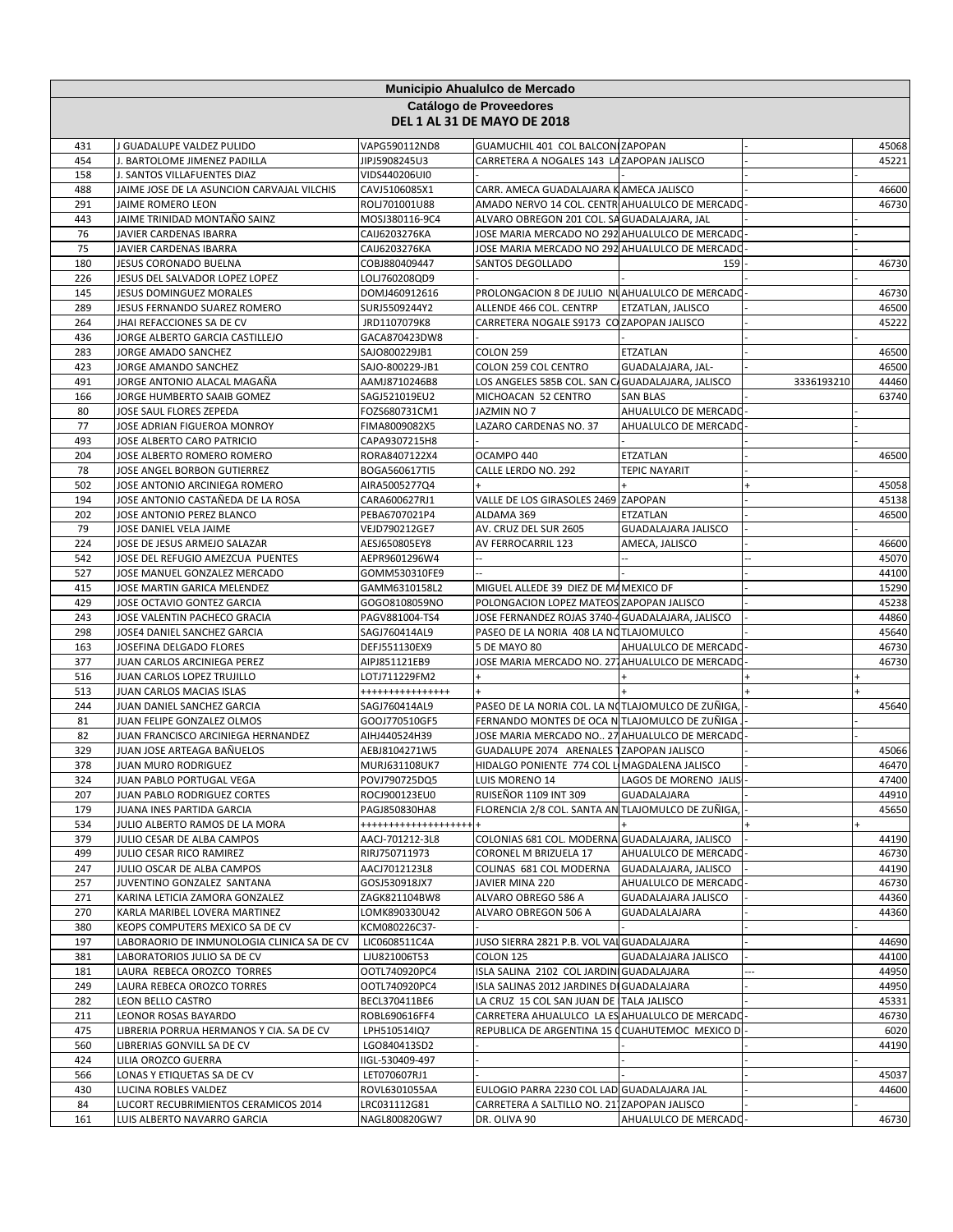|            | Municipio Ahualulco de Mercado<br>Catálogo de Proveedores       |                                |                                                                |                                              |            |                |  |
|------------|-----------------------------------------------------------------|--------------------------------|----------------------------------------------------------------|----------------------------------------------|------------|----------------|--|
|            |                                                                 |                                | <b>DEL 1 AL 31 DE MAYO DE 2018</b>                             |                                              |            |                |  |
| 382        | LUIS ANTONIO OSIO GUERRERO                                      | OIGL881203GL4                  | SIERRA MORENA 470 COL INDEGUADALAJARA                          |                                              |            | 44340          |  |
| 215        | LUIS DURAN GONZALEZ                                             | DUGL480717NP9                  |                                                                | AHUALULCO DE MERCADO                         |            | 44730          |  |
| 383<br>176 | LUIS ENRIQUE ALCAZAR PADILLA<br>LUIS JESUS ZARATE MEDINA        | AAPL770714L18<br>ZAML740317000 | CORONEL CALDERON 648 COL. GUADALAJARA, JALISCO<br>CIRUELOS 172 | TONALA, JALISCO                              |            | 44280<br>45417 |  |
| 85         | LUZ ANGELICA GUTIERREZ BECERRA                                  | GUBL700602IL8                  | JOSEFA ORTIZ DE DOMINGUEZ AHUALULCO DE MERCADO                 |                                              |            |                |  |
| 561        | LUZ EMITIDA POR DIOD OS DE MEXICO SA DE CV                      | LED111208H83                   | PASEO DE ESTELA 20                                             |                                              |            | 28978          |  |
| 292        | LUZ LETICIA LOPEZ AQUINO                                        | LOAL710503H69                  | JAVIER MINA 16 COL.CENTRO                                      | AHUALULCO DE MERCADO                         |            | 46730          |  |
| 156        | MA ANTONIA NUÑEZ GOMEZ                                          | NUGA590509CL2                  | MORELOS 137                                                    | AHUALULCO DE MERCADO                         |            | 46730          |  |
| 229        | MA DE JESUS OROZCO ZAMUDIO                                      | 00ZJ631224AN9                  |                                                                |                                              |            |                |  |
| 506        | MA DEL RUBI VIDRIO GARCIA                                       | VIGR731006R75                  |                                                                |                                              |            |                |  |
| 520        | MA ELENA VENEGAS PEREZ                                          | VEPE6107066U3                  |                                                                |                                              |            |                |  |
| 384        | MA LUISA ANSALDO AVILA                                          | AAAL541222JFA                  | SUSANA GOMEZ PALAFOX 5431 ZAPOPAN, JALISCO                     |                                              |            | 45079          |  |
| 256<br>441 | MA. ANTONIA NUÑEZ GOMEZ<br>MA. DE LA LUZ BUENROSTRO SOLORZANO   | NUGA590509CL2<br>BUSL670510PQA | MORELOS 137<br>RIO TOMATLAN 552 INT A COL ITLAQUEPAQUE         | AHUALULCO DE MERCADO                         |            | 46730<br>45590 |  |
| 473        | MA. DEL RAYO ZAMBRANO DIAZ                                      | ZADR640517N54                  | HERRERA Y CAIRO 78                                             | AHUALULCO DE MERCADO                         |            | 46730          |  |
| 86         | MA. ELENA PEREZ SOLORIO                                         | PESE461031FQ3                  | JOSEFA ORTIZ DE DOMINGUEZ                                      | AHUALULCO DE MERCADO                         |            |                |  |
| 518        | MACEDONIO MOISES SIERRA MURO                                    | SIMM810720AH3                  |                                                                |                                              |            |                |  |
| 556        | MAGUCE SA DE CV                                                 | MAG150311Q80                   |                                                                |                                              |            | 45402          |  |
| 87         | MANUEL ANONIO PALOMO ACEVEDO                                    | PAAM860409BJ6                  | <b>VOLCAN USULUAN 55</b>                                       | <b>GUADALAJARA JALISCO</b>                   |            |                |  |
| 88         | MANUEL ANONIO PALOMO ACEVEDO                                    | PAAM860409BJ6                  | <b>VOLCAN USULUAN 55</b>                                       | GUADALAJARA JALISCO                          |            |                |  |
| 89         | MARCO ANTONIO AVILA RAMIREZ                                     | AIRM731127PJ5                  | SAB CARLOS NO. 31                                              | TLAQUEPAQUE JALISCO                          |            |                |  |
| 312        | MARCO ANTONIO FERNANDEZ LLAMAS                                  | FELM890905IZ8                  |                                                                |                                              |            |                |  |
| 385        | MARGARITO SANCHE LOPEZ                                          | SALM660410AG3                  | CARRETERA EL VERDE 2100 COI EL SALTO, JALISCO                  |                                              |            | 45694          |  |
| 160        | MARIA CELINA BARAJAS SALDATE                                    | BASC690809S53                  | JAVIER MINA 1                                                  | AHUALULCO DE MERCADO                         |            | 46730          |  |
| 90<br>91   | MARIA DE LA LUZ MUÑOZ<br>MARIA DE LA LUZ PEREZ MUÑOZ            | PEML750615FN8<br>PEML750615FN8 | <b>HERRERA Y CAIRO 6</b><br><b>HERRERA Y CAIRO 6</b>           | AHUALULCO DE MERCADO<br>AHUALULCO DE MERCADO |            |                |  |
| 416        | MARIA DE LOS ANGELES MARTINEZ ESCAMILLA                         | MAEA540802JB8                  | PLAYA VILLA DEL MAR 16B COL MEXICO DF                          |                                              |            | 8830           |  |
| 504        | MARIA DEL ROCIO CAMARENA FIGUEROA                               | CAFR840424684                  |                                                                |                                              |            |                |  |
| 450        | MARIA DEL SOCORRO GARCIA GOMEZ                                  | GAGS7106273V0                  | MANUEL ACUÑA 55 CENTRO                                         | AHUALULCO DE MERCADO                         |            | 46730          |  |
| 503        | MARIA EL ROCIO CAMARENA FIGUEROA                                | CAFR840424684                  |                                                                |                                              |            | 45020          |  |
| 189        | MARIA ELSA ESPARZA TADEO                                        | EATE631019ET1                  | JAVIER MINA 90                                                 | AHUALULCO                                    |            | 46730          |  |
| 92         | MARIA ENGRACIA GUTIERREZ PRECIADO                               | GUPE6003155P7                  | PROLONGACION 5 DE MAYO NOAHUALULCO DE MERCADO                  |                                              |            |                |  |
| 458        | MARIA ESPERANZA RAMIREZ LOPEZ                                   | RALE420505P85                  | CALZADA DEL EJERCITO 13711 A GUADALAJARA JAL                   |                                              |            | 44430          |  |
| 93         | MARIA ESPINOZA HUERTA                                           | EIHM5402017EA                  | SAN MARTIN NO. 525                                             | <b>TLAQUEPAQUE JALISCO</b>                   |            |                |  |
| 94         | MARIA EUGENIA LOPEZ RUIZ                                        | LORE-581223-PZA                | <b>ESTEBAN ALATORRE 653</b>                                    | GUADALAJARA JALISCO                          |            |                |  |
| 213        | MARIA GEORGINA REYES MARES                                      | MARG760315JN2                  | ALDAMA 46                                                      | GUADALAJARA                                  |            | 44250          |  |
| 240<br>533 | MARIA GUADALUPE NUÑO CORONA<br>MARIA GUADALUPE RAMIRREZ LOPDZ   | NUCG7409038D3<br>RALG781218955 | MORELOS 342                                                    | AHUALULCO DE MERCADO                         |            | 46730          |  |
| 531        | MARIA GUADALUPE RIVERA MORA                                     | RIMG710212II9                  | ANGULO 12 Z                                                    | <b>GUADALAJARA JAL</b>                       |            | 44280          |  |
| 165        | MARIA GUADALUPE VIZCARRA ROBLES                                 | VIRG921006BS1                  |                                                                |                                              |            |                |  |
| 310        | MARIA ISABEL NUÑEZ CHAVARIN                                     | NUCI910619960                  |                                                                |                                              |            | 46730          |  |
| 386        | MARIANA AGRAS ORTIZ                                             | AAOM870122-GA3                 |                                                                |                                              |            |                |  |
| 233        | MARICELA VALENCIA DELGADILLO                                    | VADM740604L29                  | H. ROMERO 22 B CENTRO                                          | AMECA JAL.                                   |            | 46600          |  |
| 387        | MARIO BECERRIL SANDOVAL                                         | BESM730410PK5                  | CERRO DEL TORTUGUERO 154 (TLAJOMULCO DE ZUÑIGA                 |                                              |            | 45653          |  |
| 388        | MARIO ESAU BECERRIL TALAVERA                                    | BETM960120987                  | FRANCISCO I. MADERO 427 CIGUADALAJARA                          |                                              |            | 44100          |  |
| 307        | MARIO ROMERO REYES                                              | RORM-451101--                  | MERCADO 50 COL. CENTRO                                         | AHUALULCO DE MERCADO                         |            | 46730          |  |
| 232        | MARISARCOS DE GUADALAJARA SA DE CV                              | MGU970125UBA                   | CALZADA LAZARO CARDENAS 3ZAPOPAN JALISCO                       |                                              |            | 45040          |  |
| 95<br>528  | MARTHA CRUZ ALVAREZ VALDEZ<br>MARTHA ELODIA LEDEZMA MARTINEZ    | AAVM500929PF3<br>LEMM7302236J9 | JUAREZ 117                                                     | SAN BLAS NAYARIT                             |            | 46760          |  |
| 246        | MARTHA LAURA DIAZ LEPE                                          | DILM6104146U0                  | AMADO NERVO 6                                                  | AHUALULCO DE MERCADO                         |            | 46730          |  |
| 285        | MARTHA LUCIA REOS RUIZ                                          | RERM780401839                  | MESA CENTRAL 757 SAN VICN GUADALAJARA JALISCO                  |                                              |            | 44330          |  |
| 192        | MARTIN CHAVEZ UREÑA                                             | CAUM660414BT1                  | ESMERALDA 2194                                                 | <b>GUADALAJAR</b>                            |            | 44550          |  |
| 96         | MARTIN HERRERA HILDA BERENICE                                   | MAHH8102266U4                  | JESUS URUETA 1423-A                                            | <b>GUADALAJARA JALISCO</b>                   |            |                |  |
| 295        | MAYOREO DE AUTOPARTES Y ACEITES SA DE CV                        | MAA061019Q87                   | LIBERTAD 39 INT 18 MEXICALZI GUADALAJARA                       |                                              |            | 44180          |  |
| 389        | MAYOREO DE REFRIGERACION Y MAQUINAS SA DE C MRM-001124-2W2      |                                | MEXICALZINGO 1895 COL. AME GUADALAJARA, JALISCO                |                                              | 3338255964 | 44160          |  |
| 230        | MEOSA CONSTRUCCIONES SA DE CV                                   | MCO0410289C6                   | FUNDIDOR 5984 COL ARTESAN TLAQUEPAQUE JAL.                     |                                              |            | 45598          |  |
| 517        | MGUEL ANGEL RODRIGUEZ CASTILLO                                  | ROCM830322FM6                  |                                                                |                                              |            |                |  |
| 168        | MIGUEL ANGEL ARCINIEGA PEREZ                                    | AIPM780323NS9                  | PRIVADA GALEANA 28                                             | AHUALULCO DE MERCADO                         |            | 46730          |  |
| 455        | MIGUEL ANGEL BELLO CAMACHO                                      | BECM6907078Q9                  | LA CRUZ 15 SAN JUAN DE LOS A TALA JALISCO                      |                                              |            | 45301          |  |
| 325<br>532 | MIGUEL ANGEL CORDERO ESPARZA<br>MIGUEL ANGEL RODRIGUEZ CASTILLO | COEM8208218D4<br>ROCM830322FM6 |                                                                |                                              |            | 46730          |  |
| 293        | MIGUEL ANGEL SANTIBAÑEZ BAUTISTA                                | SABM780131GQ8                  | VELISARIO DOMINGUEZ 2577 LI GUADALAJARA, JALISCO               |                                              |            | 44300          |  |
| 316        | MIGUEL OSWALDO CORDERO ESPARZA                                  | COEM8208218D4                  |                                                                |                                              |            | 46730          |  |
| 97         | MINISUPER LA GUADALUPANA S DE RL                                | MGU051121QFA                   | JUAREZ 75                                                      | AHUALULCO DE MERCADO                         |            |                |  |
| 564        | MIOGUEL ANGEL RODRIGUEZ CASTILLO                                | ROCM830322FM6                  | AHUALULCO DE MERCADO JALI AHUALULCO DE MERCADO                 |                                              |            | 46730          |  |
| 209        | MOB CONEXIONES DE PVC SA DE CV                                  | MCP0105213Y8                   | AV VALLARTA 2829 INT 2 SANT/TLAQUEPAQUE JAL                    |                                              |            | 45601          |  |
| 171        | MOISES ISRAEL PINEDA PARRA                                      | PIMM800728VB8                  |                                                                |                                              |            | 46730          |  |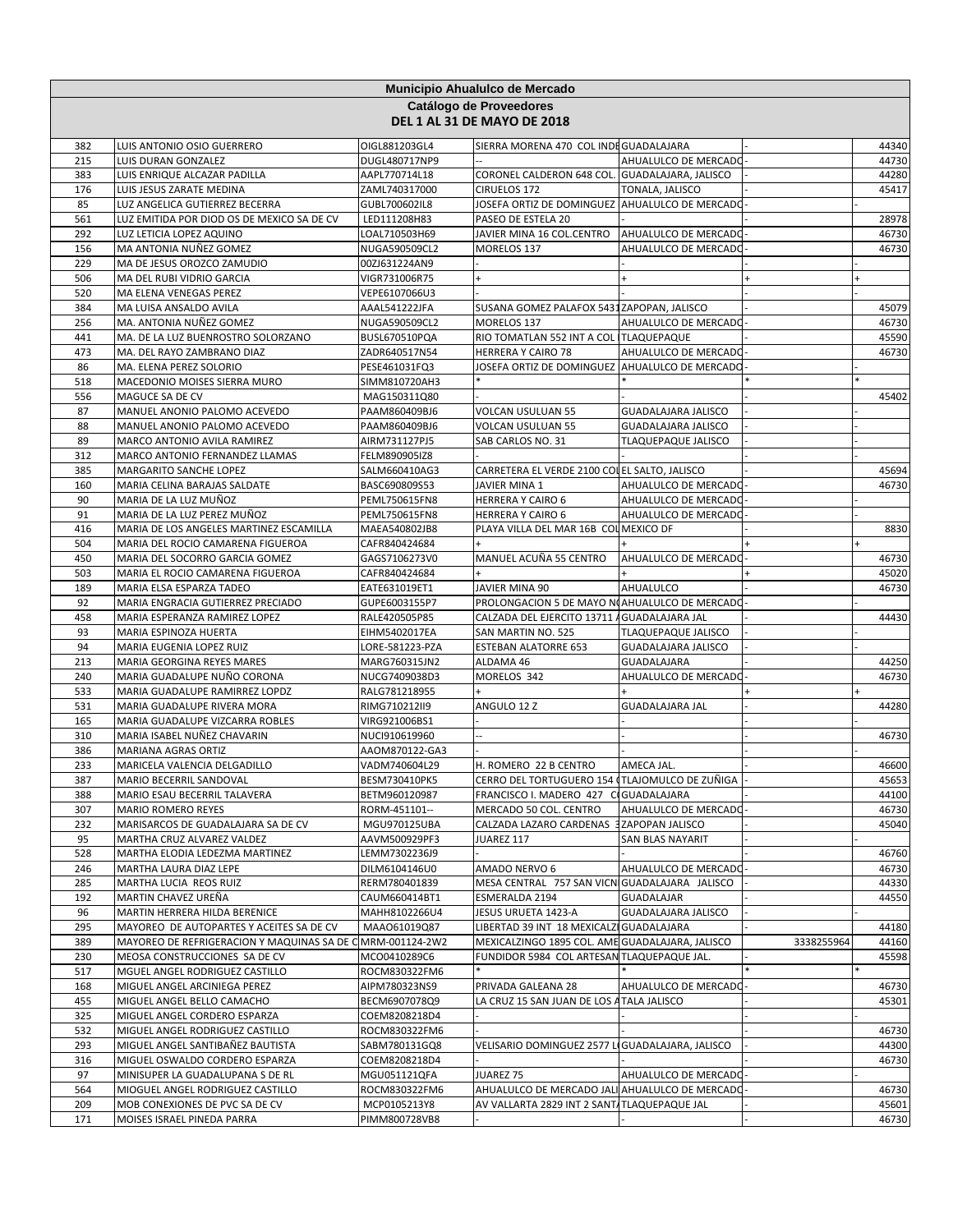| Municipio Ahualulco de Mercado<br>Catálogo de Proveedores |                                                                                                |                                  |                                                                                |                                          |  |                |
|-----------------------------------------------------------|------------------------------------------------------------------------------------------------|----------------------------------|--------------------------------------------------------------------------------|------------------------------------------|--|----------------|
|                                                           |                                                                                                |                                  | <b>DEL 1 AL 31 DE MAYO DE 2018</b>                                             |                                          |  |                |
| 464                                                       | MORPHOS CLINICA GRAFICA S DE RL DE CV                                                          | MCG090902413                     | ALLENDE 221 PTE                                                                | TOTOTLAN JALISCO                         |  | 47730          |
| 265                                                       | MUNICIPIO DE AHUALULCO DE MERCADO JALISCO                                                      | MAM850101QE3                     | DR GONZALEZ MADRID 11                                                          | AHUALULCO DE MERCADO                     |  | 46730          |
| 98                                                        | NANOS TOTAL CARE SA DE CV                                                                      | NTC131107FU9                     | PRIVADA MEXICO 139                                                             | AHUALULCO DE MERCADO                     |  |                |
| 477<br>563                                                | NEGOZZIARE S DE RL DE CV<br>NORBERTO VERGARA ARANA                                             | NEG071207LW6<br>VEAN720922SUB    | MOLINA 59 COL CENTRO                                                           | GUADALAJARA                              |  | 44100          |
| 99                                                        | NORMA SOFIA DEL PILAR VEGA VAZQUEZ                                                             | <b>VEVN830528QYO</b>             | PERIFERICONORTE 1087                                                           | ZAPOPAN JALISCO                          |  |                |
| 299                                                       | NPMPROFESIONISTAS ASOCIADOS                                                                    | NPA1209282L8                     | PASEO DE LA CIMA 3609 COL LZAPOPAN JALISCO                                     |                                          |  | 45129          |
| 100                                                       | NUEVA WALMART DE MEXICO S DE RL DE CV                                                          | NWM9709244W4                     | NEXTENGO NO. 78                                                                | DISTRITO FEDERAL MEXICO                  |  |                |
| 255                                                       | NURP CONSTRUCTORA S DE RL DE CV                                                                | NCO111130NK5                     | JUAREZ 59<br><b>CENTRO</b>                                                     | AHUALULCO DE MERCADO                     |  | 46730          |
| 472                                                       | OFELIA ALVAREZ GRAGEDA                                                                         | AAGO470725BC3                    | EMILIO CARRANZA 227 COL CE AHUALULCO DE MERCADO                                |                                          |  | 46730          |
| 101                                                       | OFFICE DEPOT MEXICO SA DE CV                                                                   | ODM950324V2A                     | JUAN SALVADOR AGRAZ 101                                                        | <b>DISTRITO FEDERAL</b>                  |  |                |
| 481<br>102                                                | OMAR AGUIRRE MENDOZA<br>OMAR VILLA RODRIGUEZ                                                   | AUMO730202SY7<br>VIRO840323346   | AV. GUADALAJARA 50 LA VENT ZAPOPAN JALISCO<br>ABASOLO NO. 62                   | AHUALULCO DE MERCADO                     |  | 45221          |
| 103                                                       | OPENING BUSINESS COMERCIALIZADORA SA DE CV                                                     | OBC100524622                     | PEDRO LOZA NO. 731                                                             | GUADALAJARA JALISCO                      |  |                |
| 446                                                       | OPERADORA DE FRANQUICIAS ALSEA SAPI DE CV                                                      | OFA-9210138U1                    |                                                                                |                                          |  |                |
| 190                                                       | OPERADORA OMX SA DE CV                                                                         | OOM960429832                     | PROLONGACION REFORMA 123 SANTA FE CUAJIMALPA DF                                |                                          |  | 5348           |
| 541                                                       | ORGANISMO PUBLICO DESCENTRALIZADO HOSPITAL                                                     | 0PO9704109Y3                     | CORONEL CALDERON 777 COL EGUADALAJARA JALISCO                                  |                                          |  | 4280           |
| 522                                                       | ORGANIZACION MUNDO INFANTIL INTERNACIONAL                                                      | +OMI130211QR3                    |                                                                                |                                          |  |                |
| 390                                                       | ORNELAS MAQUINAS DE COSER SA DE CV                                                             | OMC900613FY5                     | REVOLUCION 561 ANALCO                                                          | GUADALAJARA JALISCO                      |  | 44450          |
| 419                                                       | OSCAR DANIEL ARAMBULA LECHUGA                                                                  | AALO891015KU5                    | CALZADA DE EJERCITO 1305 QUGUADALAJARA                                         |                                          |  | 44430          |
| 391<br>188                                                | OSCAR GUTIERREZ SALCEDO<br>OSCAR RAFAEL GUEVARA RIVERA                                         | GUSO-800425-3B3<br>GURO740405HA5 | AV. DEL FEDERALISMO SUR 812 GUADALAJARA, JALISCO<br>JUAREZ 328                 | ETZATLAN                                 |  | 44190<br>46500 |
| 290                                                       | OSWALDO MANUEL HERNANDEZ RAMIREZ                                                               | <b>HERO820627PY8</b>             | ALVARO OBREGON 179                                                             | AHUALULCO DE MERCADO                     |  | 46730          |
| 294                                                       | PAGINA TRES SA                                                                                 | PTR980813TT8                     | CALZADA DEL AGUILA 81 - Z CO GUADALAJARA                                       |                                          |  | 44190          |
| 105                                                       | PANORAMA SA DE CV                                                                              | OAB830701NF1                     | J GUADALUPÉ ZUNO 2045                                                          | GUADALAJARA JALISCO                      |  |                |
| 526                                                       | PARTES, UNIDADES LUMINICAS Y HERRAJES NACION                                                   | +++++++++++++                    |                                                                                |                                          |  |                |
| 392                                                       | PATRICIA MARGARITA GONZALEZ SALAZAR                                                            | GOSP640611526                    | TAMAULIPAS 1293 COL SAN M GUADALAJARA JALISCO                                  |                                          |  | 44260          |
| 106                                                       | PATRICIA MIRELLA GUZMAN ACEVES                                                                 | GUAP740430V75                    | HIDALGO 432                                                                    | TONALA JALISCO                           |  |                |
| 167                                                       | PEDRO DIAZ BOLAÑOS                                                                             | DIBP700104Q62                    | AV MEXICO 50 CENTRO                                                            | AHUALULCO DE MERCADO                     |  | 46730          |
| 155                                                       | PEDRO NUÑO RODRIGUEZ                                                                           | NERP790310957                    | JUAREZ 59                                                                      | AHUALULCO DE MERCADO                     |  | 46730          |
| 193<br>107                                                | PEDRO SANCHEZ MARTINEZ<br>PEREZ GONGORA Y ASOCIADOS SC                                         | SAMP491110970<br>PGA930201MI6    | CTO DE LAS FLORES 25<br>DR. COSS NO. 623 SUR                                   | ZAPOAPN<br>MONTERREY NUEVO LEON          |  | 45202          |
| 108                                                       | PEREZ GONGORA Y ASOCIADOS SC                                                                   | PGA930201MI6                     | DR. COSS NO. 623 SUR                                                           | MONTERREY NUEVO LEON                     |  |                |
| 440                                                       | PEREZ OROZCO & ROBLES S.C.                                                                     | POA111015HC6                     | PARQUE DE LAS ESTRELLAS 287 GUADALAJARA JALISCO                                |                                          |  | 44510          |
| 109                                                       | PERJARUSA SA DE CV                                                                             | PER900508E74                     | <b>AGUSTIN RIVERA 90</b>                                                       | LAGOS DE MORENO JAL                      |  |                |
| 393                                                       | PETROMAX SA DE CV                                                                              | PET040903-DH1                    | AUTOPISTA GDL-ZAPOTLANEJO TONALA, JALISCO                                      |                                          |  | 45400          |
| 546                                                       | PINTASUR, S.A. DE C.V.                                                                         | PIN015079I3                      |                                                                                |                                          |  |                |
| 525                                                       | PLASENCIA CAMIONES DE GUADALAJARA SA DE CV                                                     | +++++++++++++                    |                                                                                |                                          |  |                |
| 110<br>111                                                | PLASTICOS RODOLFO MAJARRO SA DE CV<br>PLAYERAS Y MAS SA DE CV                                  | PRM0001178IA<br>PMA970108KX3     | CALZADA FEDERALISMO NO. 75 GUADALAJARA, JALISCO<br>AV. MEXICO 2500             | <b>GUADALAJARA JALISCO</b>               |  |                |
| 467                                                       | PORVEEDORA DE AUTOPARTES Y SERVICIOS SA DE CV PAS000505JC7                                     |                                  | GANTE 19 COL AGUA AZUL                                                         | GUADALAJARA JALISCO                      |  | 44430          |
| 112                                                       | PRECATSI SA DE CV                                                                              | PER120918BV1                     | <b>CUBILETE NO. 2953-101</b>                                                   | ZAPOPAN JALISCO                          |  |                |
| 555                                                       | PREFABRICADOS MATERIALES Y PISOS SA DE CV                                                      | PMP800611G46                     |                                                                                |                                          |  | 45230          |
| 394                                                       | PREMIUM RESTAURANT BRANDS S DE RL DE CV                                                        | PRB100802-H20                    | PASEO DE LOS TAMARINDOS 40 MEXICO                                              |                                          |  | 5120           |
| 113                                                       | PROMOCROM SA DE CV                                                                             | PRO121204CA7                     | <b>CUATITLAN NO. 684</b>                                                       | ZAPOPAN JALISCO                          |  |                |
| 114                                                       | PROTECNIA VESUBIO SC DE RL DE CV                                                               | PVE1208257S7                     | VOLCAN VESUBIO NO. 6570                                                        | ZAPOPAN JALISCO                          |  |                |
| 468                                                       | PROVEEDORA DE AUTOPARTES Y SERVICIOS SA DE C PAS0000505JC7                                     |                                  | GANTE 19 COL AGUA AZUL                                                         | <b>GUADALAJARA JAL</b>                   |  | 44430          |
| 562<br>486                                                | PROVEEDORA DE EQUIPOS PARA ALUMBRADO S DE PEA031216LL8<br>PROYECISTAS EN CONSTRUCCION SA DE CV | PCO020619784                     | PUERTO DE SAN BLAS 98 COL N ZAPOPAN<br>CARRETERA GUADALAJARA AM TALA           |                                          |  | 45060<br>45300 |
| 208                                                       | PROYECTISTAS EN CONSTRUCCION SA DE CV                                                          | PCO020619784                     | KM 46 CRUCERO TALA EL REFUCTALA                                                |                                          |  | 45300          |
| 115                                                       | QUALITAS COMPAÑÍA DE SEGUROS SA DE CV                                                          | QCS931209G49                     | JOSE MARIA CASTORENA NO.42 MEXICO D.F.                                         |                                          |  |                |
| 116                                                       | R MOTORS SA DE CV                                                                              | RMO1104155B7                     | MANUEL J CLUTHIER NO. 476                                                      | ZAPOPAN JALISCO                          |  |                |
| 117                                                       | RADIOMOVIL DIPSA SA DE CV                                                                      | RDI841003QJ4                     | LAGO ZURICH NO. 245                                                            | MEXICO D.F.                              |  |                |
| 159                                                       | RAFAEL CORONA ANDRADE                                                                          | COAR560513VE1                    | AMADO NERVO 6 INT A                                                            | AHUALULCO DE MERCADO                     |  | 46730          |
| 395                                                       | RAFAEL EDUARDO ALVAREZ RAMIREZ                                                                 | AARR8704066V4-                   |                                                                                |                                          |  |                |
| 235<br>118                                                | RAFAEL RODRIGUEZ LOPEZ<br>RAMON ROMERO CARDENAS                                                | ROLR670402IA6<br>ROCR390819K15   | ALVARO OBREGON 54<br>INDEPENDENCIA NO. 218                                     | AHUALULCO DE MERCADO<br>ETZATLAN JALISCO |  | 46730          |
| 558                                                       | RAMON SALCIDO LEDEZMA                                                                          | SALR540609K55                    |                                                                                |                                          |  | 44360          |
| 396                                                       | RANCHO AGRICOLA EL NOVILLERO SPR DE RL DE CV                                                   | RAN150326-5YA                    | KM 11 CARRETERA AHUALULCO AHUALULCO DE MERCADO                                 |                                          |  | 46730          |
| 119                                                       | RANCHO LA TARJEA S DE PR DE RL                                                                 | RAT0602247G0                     | CARR AHUALULCO ETZALAN KM AHUALULCO DE MERCADO                                 |                                          |  |                |
| 479                                                       | RASTRO GARIBAY SA DE CV                                                                        | RGA0605094Y9                     | CARRETERA EL REFUGIO SAN METZATLAN JALISCO                                     |                                          |  | 46500          |
| 318                                                       | RAUL RUELAS RODRIGUEZ                                                                          | RURR550211AP6                    | AVENIDA REVOLUCION 2123 LA GUADALAJARA JALISCO                                 |                                          |  | 44800          |
| 551                                                       | RAUL RUELAS RODRGUEZ                                                                           | +++++++++++++                    | $+$                                                                            |                                          |  | $\ddot{}$      |
| 397                                                       | REAL TONALTECAS SA DE CV                                                                       | RTO030718-E84                    | AV TONALTECAS NTE 60 COL. C TONALA, JALISCO                                    |                                          |  | 45400          |
| 120                                                       | REBECA CASTILLO DIAZ                                                                           | CADR740703KB5                    | CANAAN 3482                                                                    | GUADALAJARA JALISCO                      |  |                |
| 311<br>398                                                | RED DISEÑA CONSULTORES S. DE R. L. DE C.V.<br>REFACCIONARIA ALCARAZ SA DE CV                   | RDC120625PL7<br>RAL860225R97     | QUEBRADA 2637 BOSQUES DE GUADALAJARA<br>AV LOS ANGELES 443 COL SAN GUADALAJARA |                                          |  | 44540<br>44460 |
|                                                           |                                                                                                |                                  |                                                                                |                                          |  |                |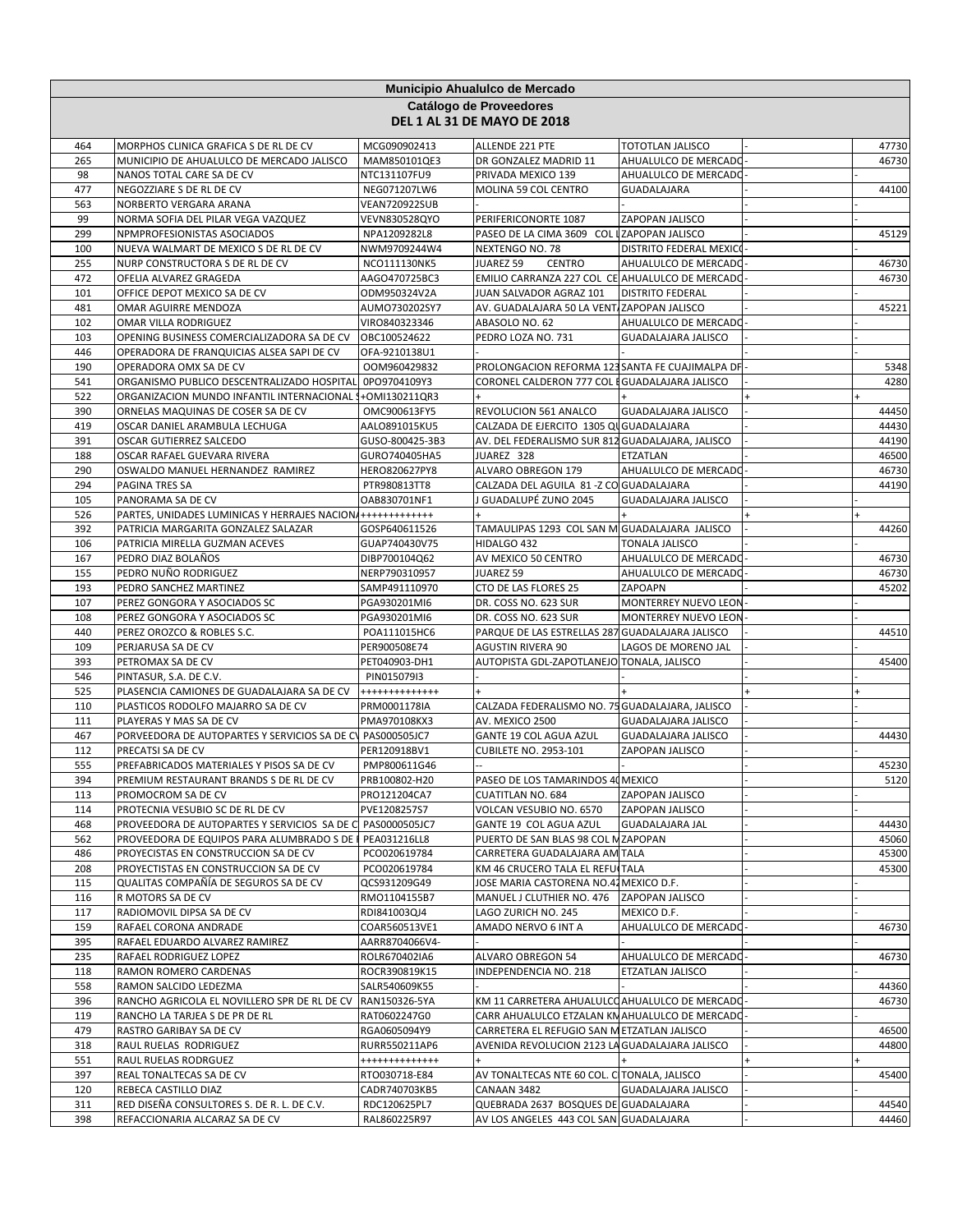|            |                                                                                               |                                  | Municipio Ahualulco de Mercado                                                                     |                            |              |                |
|------------|-----------------------------------------------------------------------------------------------|----------------------------------|----------------------------------------------------------------------------------------------------|----------------------------|--------------|----------------|
|            |                                                                                               |                                  | Catálogo de Proveedores                                                                            |                            |              |                |
|            |                                                                                               |                                  | <b>DEL 1 AL 31 DE MAYO DE 2018</b>                                                                 |                            |              |                |
| 328        | REFACCIONARIA MARIO GARCIA SA DE CV                                                           | RMG860304Q92                     | DR PEREZ ARCE 27 GENERAL FGUADALAJARA                                                              |                            |              | 44810          |
| 399<br>331 | REFACCIONARIA ROGELIO SA DE CV<br>REFACCIONES NEZA SA DE CV                                   | RRO-791121-AX4<br>RNE960723BV7   | AV RIO CONSULADO 1500 INT 1 DELEG GUSTAVO A MADER                                                  |                            |              | 7870           |
| 457        | REFACCIONES Y ACOPLAMIENTOS SA DE CV                                                          | RAC821016TY0                     | CALZADA 5 DE FEBRERO 178 QU GUADALAJARA                                                            |                            |              | 44430          |
| 456        | RENE VIRGEN ENRIQUEZ                                                                          | VIER650528HV6                    | VOCAN POPOCATEPTL 6558 INTZAPOPAN JALISCO                                                          |                            |              | 45070          |
| 121        | RICARDO CORONA ORTIZ                                                                          | COOR650426DF0                    | MORELOS 184                                                                                        | AHUALULCO DE MERCADO       |              |                |
| 315        | RICARDO VIZARRA PEREZ                                                                         | VIPR630403PA9                    | JOSE MARIA MERCADO 212 INTAHUALULCO DE MERCADO                                                     |                            |              | 46730          |
| 122        | RINES Y LLANTAS LOS ANGELES SA DE CV                                                          | RKA131209Q89                     | LOS ANGELES 357                                                                                    | <b>GUADALAJARA JALISCO</b> |              |                |
| 484        | RITA MARIA NOELIA SANTOS ACEVEDO                                                              | SAAR740116LW9                    | TULIPAN 160 INTERIOR 5 A VILTONALA JALISCO                                                         |                            |              | 45403          |
| 261        | ROAD MACHINERY CO SA DE CV                                                                    | RMA910702IW1                     | BOULEVARD MANUEL AVILA CA MEXICO DF                                                                |                            |              | 11000          |
| 123<br>565 | ROBERTO ALVAREZ TAPIA<br>ROBERTO DE JESUS OROZCO CERVANTES                                    | AATR690327R90<br>PPCR5102076N5   | SINALOA 65<br>PENSADOR MEXICANO 1270 CO GUADLAJAJARA                                               | SAN BLAS NAYARIT           |              | 44410          |
| 459        | ROBERTO JIMENEZ JIMENEZ                                                                       | JIJR580607L6A                    | KM 5.63 CARRETARA AMECA A AMECA                                                                    |                            |              | 46600          |
| 400        | RODOLFO CARLOS TORRES GUTIERREZ                                                               | TOGR850731NC7                    | MISION DE SAN IGNACIO 28 IN ZAPOPAN JALISCO                                                        |                            |              | 45030          |
| 175        | ROGELIO SIRAHUEN II PALOMERA JIMENEZ                                                          | PAJR710217JQ3                    | DONATO GUERRA 274                                                                                  | GUADALAJARA, JALISCO       | 36139563     | 44100          |
| 237        | ROQUE CALZADA LEPE                                                                            | CALR710809T10                    | JUAREZ 318 CENTRO                                                                                  | AHUALULCO DE MERCADO       |              | 46730          |
| 482        | ROSARIO MENDOZA MACEDO                                                                        | MEMR531218RH2                    | AV INDUSTIRAL METALULRGICA ZAPOPAN                                                                 |                            |              | 45130          |
| 258        | RUBEN LOMELI LOZA                                                                             | LOLR6501021A6                    | <b>VENTURA ANAYA 518</b>                                                                           | <b>GUADALAJARA JAL</b>     |              | 44730          |
| 238        | RYPAOSA SA DE CV                                                                              | RYP881005B11                     | AV MANUEL GOMEZ MORIN 59 TLAQUEPAQUE                                                               |                            |              | 45598          |
| 201        | SAFE REFACCIONES EUROPEAS SA DE CV                                                            | SRE110418TL9                     | NIÑOS HEROES 2987 LOC 4 JAI GUADALAJARA                                                            |                            |              | 44520          |
| 435        | SALUD DIGNA PARA TODOS IAP                                                                    | SDT031013132                     | PALIZA SUR 87                                                                                      | <b>CENTRO</b>              |              | 8000           |
| 269<br>259 | SALVADOR ESTRADA GARCIA<br>SALVADOR GERARDO HURTADO MUÑOZ                                     | EAGS5706185Q1<br>HUMS761220EY9   | CALLE ALVARO OBREGON 550   GUADALAJARA<br>RAMON CORONA 274 INT2 COL ETZATLAN JALISCO               |                            |              | 44360<br>46500 |
| 124        | SALVADOR RAMIREZ ZEPEDA                                                                       | RAZS570724615                    | <b>GUADALUPE VICTORIA NO. 7</b>                                                                    | AHUALULCO DE MERCADO       |              |                |
| 537        | SALVADOR SAHAGUN GODINEZ                                                                      | *****************                |                                                                                                    |                            |              |                |
| 125        | SANDRA JACQUELINE LOMELI GODINEZ                                                              | LOGS8003196Y7                    | PLAN DE SAN LUIS 3353                                                                              | <b>TLAQUEPAQUE JALISCO</b> |              |                |
| 183        | SARA ELENA ESPARZA AVALOS                                                                     | EAAS751011JC0                    |                                                                                                    | AHUALULCO DE MERCADO       |              | 46730          |
| 126        | <b>SARA GARCIA LUPERCIO</b>                                                                   | GALS520922687                    | ZARAGOZA 242                                                                                       | <b>ETZATLAN JALISCO</b>    |              |                |
| 521        | SAUL FRAGOZA GONZALEZ                                                                         | FAGS9810053C4                    |                                                                                                    |                            |              |                |
| 336        | SECRETARIA DE DESARROLLO TERRITORIAL Y URBAN                                                  | REE9804272F1                     | FRAY ANTONIO ALCALDE 1918 GUADALAJARA                                                              |                            |              | 44270          |
| 174        | SECRETARIA DE PLANEACION, ADMINISTRACION Y FILSPC130227-L99                                   |                                  | PEDRO MORENO 281                                                                                   | GUADALAJARA, JALISCO       |              | 44100          |
| 49         | SERGIO LUIS ESCAMILLA IÑIGUEZ                                                                 | EAIS7306228P5                    | JUAN DE LA BARRERA 1776A                                                                           | <b>GUADALAJARA JALISCO</b> |              |                |
| 170<br>127 | SERGIO MEDINA RUBIO<br>SERGIO RUELAS BOBADILLA                                                | MERS820804FZA<br>RUBS710526FE9   | ENRIQUE DIAZ DE LEON 1156 M GUADALAJARA<br>CRUCERO CARRETERA A AMECA AHUALULCO DE MERCADO          |                            |              | 44260          |
| 505        | SERVIACERO ESPECIALES SA DE CV                                                                | SES7402068MS2                    |                                                                                                    |                            |              |                |
| 275        | SERVICIO AUTOMOTRIZ BANDA SA DE CV                                                            | SAB130709QX0                     | MIGUEL RAMOS ARISPE 369 SU GUADALAJARA                                                             |                            |              | 44480          |
| 286        | SERVICIO AUTOMOTRIZ LINCE SA DE CV                                                            | SAL020411-R56                    | AV JUAN SEBASTIAN BACH 4825 ZAPOPAN, JALISCO                                                       |                            |              | 45030          |
| 128        | SERVICIO COUNTRY SA DE CV                                                                     | SCO801216TVO                     | AV. AMERICAS NO. 1166                                                                              | <b>GUADALAJARA JALISCO</b> |              |                |
| 496        | SERVICIO DE ADMINISTRACION Y ENAJENACION DE B SAE-030617-SV8                                  |                                  | AV. INSUGENTES SUR 1931 INT DE MEXICO                                                              |                            |              | 1020           |
| 401        | SERVICIO EL TACOTE SA DE CV                                                                   | STA-040805-GT7                   | MINA Y DURANGO S/N                                                                                 | TECUALA, NAYARIT           |              | 63440          |
| 129        | SERVICIO MICHIFAZO SA DE CV                                                                   | SMI971023AS2                     | DR. OLIVA 95                                                                                       | AHUALULCO DE MERCADO       |              |                |
| 453        | SERVICIO PATRYBACH SA DE CV                                                                   | SPA0302275M5                     | AV PATRIA 209 COL PRADOS DI ZAPOPAN JALISCO                                                        |                            |              | 45030          |
| 154        | SERVICIO SIGLO XXI SA DE CV                                                                   | SSX990909BW7                     | CARRETERA GUADLAJARA NOG ZAPOPAN JALISCO                                                           |                            |              | 46730          |
| 402<br>494 | SERVICIO TONALA SA DE CV<br>SERVICIOS IMAGENOLOGICOS DE OCCIDENTE SA DE (SIO-961106-VA3       | STO940706-8B5                    | AV. TONALA 74 COL. CENTRO<br>AV. LOPEZ MATEOS NORTE 104 GUADALAJARA, JALISCO                       | TONALA, JAL.               |              | 45400<br>44648 |
| 445        | SERVICIOS INTEGRALES DE TLAQUEPAQUE SA DE CV                                                  | SIT060907-111                    |                                                                                                    |                            |              |                |
| 540        | SERVICIOS TECNICO AUTOMOTRICES TONALA SA DE STA0501198B5                                      |                                  | AV RIO NILO 2997 LOMAS DE L TONALA JAL                                                             |                            |              | 45418          |
| 146        | SERVICRECE & BIT SA DE CV                                                                     | S&B0503157C0                     | NIÑOES HEROES 2281 COLO AN GUADALAJARA JALISCO                                                     |                            |              | 44160          |
| 403        | SERVIGAS LA CRUZ SA DE CV                                                                     | SCR101006-UU5                    | AV JUAREZ 890 COL. RANCHO LITONALA, JALISCO                                                        |                            | 33-3792-0057 | 45410          |
| 130        | SHEILA PUBLICIDAD SA DE CV                                                                    | SPU131013DV0                     | FLORENCIA 2842                                                                                     | GUADALAJARA JALISCO        |              |                |
| 444        | SILAS ROCHA CASTILLEJA                                                                        | ROCS740510QE6                    |                                                                                                    |                            |              |                |
| 212        | SILVERIO VIDRIO GARCIA                                                                        | VIGS590713A13                    | JPSE MARIA MERCADO 263                                                                             | AHUALULCO DE MERCADO       |              | 46730          |
| 404<br>405 | SKIP EDIFICACIONES S.A. DE C.V.<br>SOCIEDAD ECOLOGICA PARA EL MANEJO DE RESIDUCEMR-100802-TA7 | SED080712SJ7                     | EMILIANO ZAPATA 28 COL LAS JTLAQUEPAQUE JALISCO<br>AV. DEL PILAR 3010 PINAL DE LIZAPOPAN, JALISCO. |                            |              | 45590<br>48432 |
| 428        | SOCIEDAD ECOLOGICA PARA ELMANEJO DE RESIDUO EMR-100802-TA7                                    |                                  |                                                                                                    |                            |              |                |
| 178        | SOCRATES OROZCO NUÑO                                                                          | OONS910927PL5                    | JOSEFA ORTIZ DE DOMINGUEZ                                                                          | AHUALULCO DE MERCADO       |              | 46730          |
| 501        | SOFIA MENDOZA JIMENEZ                                                                         | MEJS750328KL3                    | JUAN MANUEL NO.625                                                                                 | GUADALAJARA                |              | 44100          |
| 544        | SOFT & SAFE SYSTEMS SA DE CV                                                                  | ++++++++++++                     |                                                                                                    |                            |              |                |
| 131        | SUNLIGTH ONLY SA DE CV                                                                        | SON110708H76                     | CARR A ZALEA KM 3                                                                                  | LA BARCA JAL               |              |                |
| 323        | SUPER SERVICIO 5 MINAS SA DE CV                                                               | SSC000222B86                     | EXTRAMUROS 201                                                                                     | ETZATLAN JALISCO           |              | 46500          |
| 406        | SUPER SERVICIO LOS CAÑAVERALES SA DE CV                                                       | SSC070803-RKA                    | MARGEN IZQ. TALA TEUCHITLA TALA, JAL.                                                              |                            |              | 45300          |
| 407        | SUPERSERVICIO TALA SA DE CV                                                                   | STA-100624-FP3                   | CARRETERA A AMECA 6020 COLTALA, JALISCO                                                            |                            |              | 45308          |
| 332        | SYC MOTOR SA DE CV                                                                            | SMO810623HI5                     | CALZ. LAZARO CARDENAS 1962 GUADALAJARA                                                             |                            |              | 44900          |
| 144<br>535 | TELEFONOS DE MEXICO SAB DE CV<br>TERAPIAS INTEGRALES 2017                                     | TME840315KT6<br>**************** | PARQUE VIA 198                                                                                     | MEXICO DF                  |              | 6500           |
| 408        | TERRASOLUCIONES DE IMPACTO SA DE CV                                                           | TIM150415GG4                     | FRANCISCO ROJAS GONZALEZ (GUADALAJARA                                                              |                            |              | 44600          |
| 438        | TIEMPO Y TECNOLOGIA SA DE CV                                                                  | TTE990512QU0                     | AV NIÑOS HEROES 1102 COL M GUADALAJARA                                                             |                            |              | 44190          |